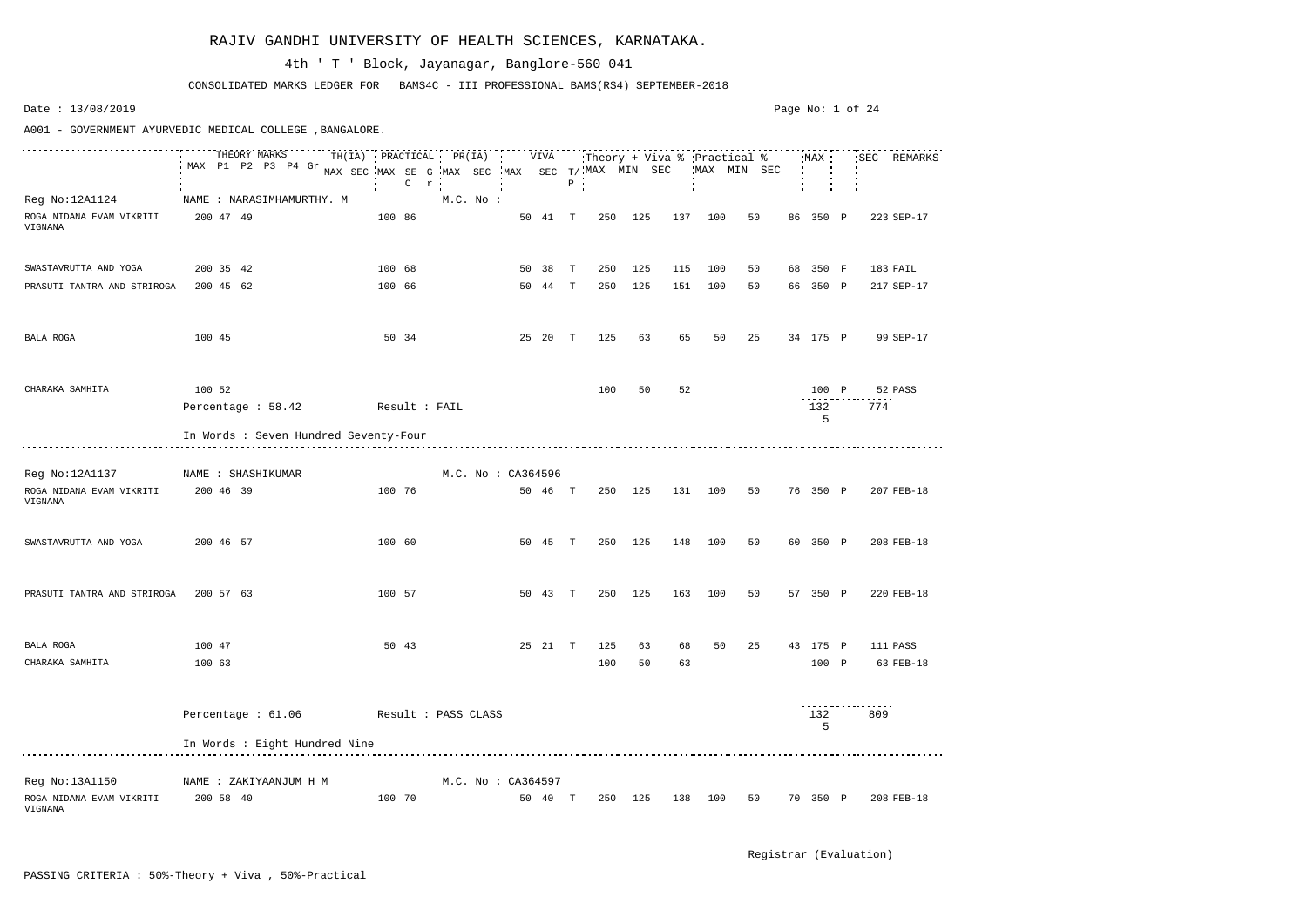Date : 13/08/2019 Page No: 2 of 24A001 - GOVERNMENT AYURVEDIC MEDICAL COLLEGE ,BANGALORE. THEORY MARKS TH(IA) PRACTICAL PR(IA) VIVA Theory + Viva % Practical % MAX SEC REMARKS MAX P1 P2 P3 P4 Gr MAX SEC MAX SE G MAX SEC MAX SEC T/ MAX MIN SEC MAX MIN SEC C r P SWASTAVRUTTA AND YOGA 200 50 51 100 65 50 44 T 250 125 145 100 50 65 350 P 210 FEB-18 PRASUTI TANTRA AND STRIROGA 200 64 61 100 70 50 41 T 250 125 166 100 50 70 350 P 236 PASS BALA ROGA 100 53 50 41 25 21 T 125 63 74 50 25 41 175 P 115 FEB-18 CHARAKA SAMHITA 100 63 100 50 63 100 P 63 FEB-18 <u>. . . . . . . . . . . . . . . . .</u> Percentage : 62.79 Result : PASS CLASS 132 832 5 In Words : Eight Hundred Thirty-Two Reg No:13A1153 NAME : NAVYA K MURTHY M.C. No : CA364598 ROGA NIDANA EVAM VIKRITI 200 56 39 100 70 50 40 T 250 125 135 100 50 70 350 P 205 FEB-18 VIGNANA SWASTAVRUTTA AND YOGA 200 47 50 100 64 50 42 T 250 125 139 100 50 64 350 P 203 FEB-18 PRASUTI TANTRA AND STRIROGA 200 49 45 100 65 50 40 T 250 125 134 100 50 65 350 P 199 PASS BALA ROGA 100 48 50 41 25 19 T 125 63 67 50 25 41 175 P 108 PASS CHARAKA SAMHITA 100 55 100 50 55 100 P 55 FEB-18 <u>. . . . . . . . . . . . . . . . .</u> Percentage : 58.11 Result : PASS CLASS 132 770 5 In Words : Seven Hundred Seventy Reg No:13A1155 NAME : PRIYANKA JAGAMAINNAVAR M.C. No : ROGA NIDANA EVAM VIKRITI 200 37 33 100 75 50 45 T 250 125 115 100 50 75 350 F 190 FAIL VIGNANA SWASTAVRUTTA AND YOGA 200 33 34 100 56 50 30 T 250 125 97 100 50 56 350 F 153 FAIL PRASUTI TANTRA AND STRIROGA 200 59 33 100 62 50 37 T 250 125 129 100 50 62 350 P 191 PASS BALA ROGA 100 39 50 40 25 20 T 125 63 59 50 25 40 175 F 99 FAIL

CONSOLIDATED MARKS LEDGER FOR BAMS4C - III PROFESSIONAL BAMS(RS4) SEPTEMBER-2018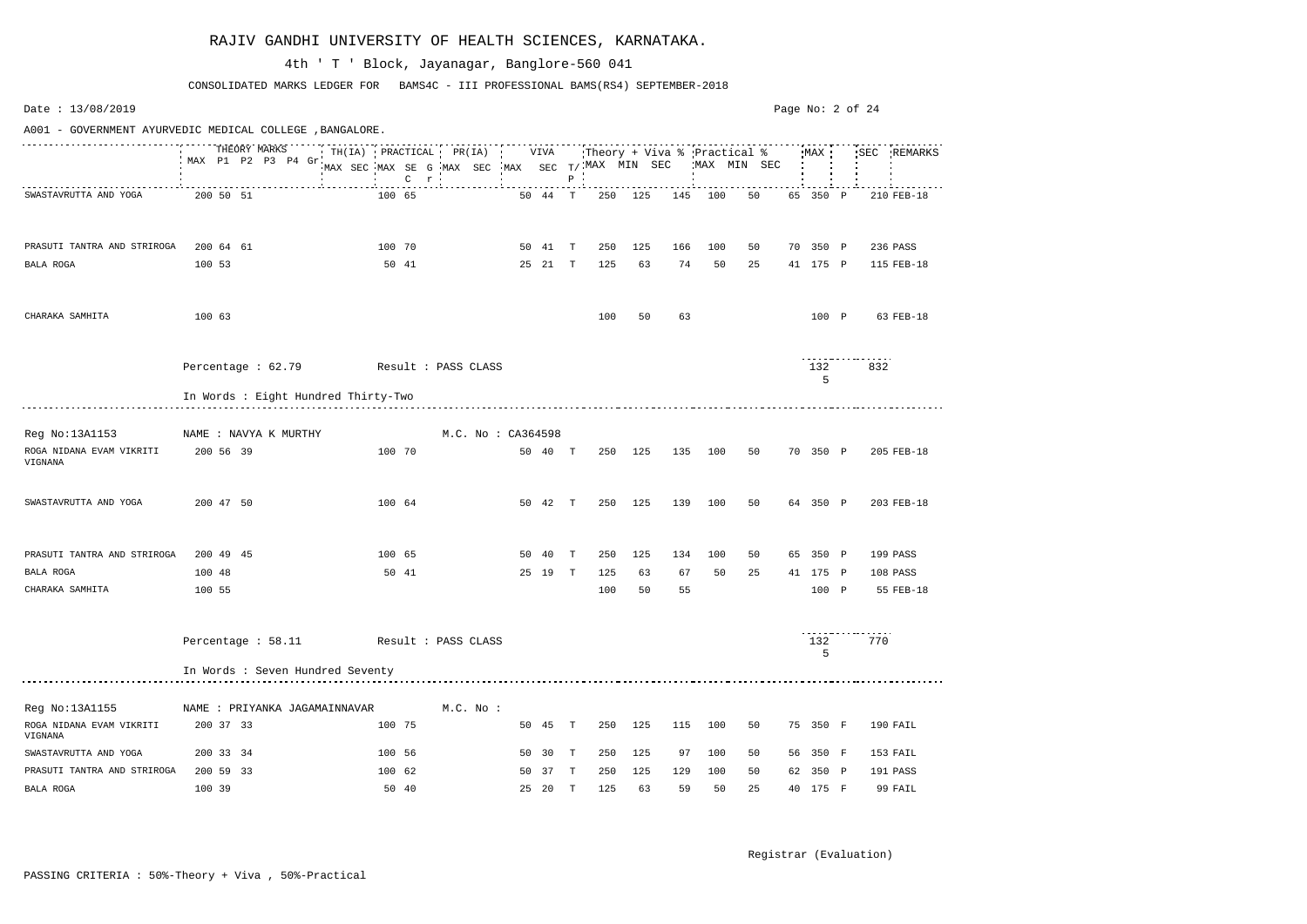| Date: 13/08/2019                    |                                                          |                                                                                           |                          |         |              |         |     |     |                                              |    | Page No: 3 of 24 |             |           |
|-------------------------------------|----------------------------------------------------------|-------------------------------------------------------------------------------------------|--------------------------|---------|--------------|---------|-----|-----|----------------------------------------------|----|------------------|-------------|-----------|
|                                     | A001 - GOVERNMENT AYURVEDIC MEDICAL COLLEGE , BANGALORE. |                                                                                           |                          |         |              |         |     |     |                                              |    |                  |             |           |
|                                     | THEORY MARKS<br>MAX P1 P2 P3 P4 Gr.                      | TH(IA) PRACTICAL PR(IA) VIVA<br>MAX SEC MAX SE G MAX SEC MAX SEC T/MAX MIN SEC<br>$C$ $r$ |                          |         | $P$ $\cdot$  |         |     |     | :Theory + Viva % :Practical %<br>MAX MIN SEC |    | MAX              | SEC REMARKS |           |
| CHARAKA SAMHITA                     | 100 51                                                   |                                                                                           |                          |         |              | 100     | 50  | 51  |                                              |    | 100 P            |             | 51 FEB-18 |
|                                     | Percentage : 51.62 Result : FAIL                         |                                                                                           |                          |         |              |         |     |     |                                              |    | 132<br>5         | 684         |           |
|                                     | In Words : Six Hundred Eighty-Four                       |                                                                                           |                          |         |              |         |     |     |                                              |    |                  |             |           |
| Reg No:14A1123                      | NAME : Megha, M.K                                        |                                                                                           | M.C. No: CA364599        |         |              |         |     |     |                                              |    |                  |             |           |
| ROGA NIDANA EVAM VIKRITI<br>VIGNANA | 200 63 40                                                | 100 82                                                                                    | 50 46                    |         | $\mathbf{T}$ | 250     | 125 | 149 | 100                                          | 50 | 82 350 P         | 231 PASS    |           |
| SWASTAVRUTTA AND YOGA               | 200 47 49                                                | 100 58                                                                                    | 50 31                    |         | T            | 250     | 125 | 127 | 100                                          | 50 | 58 350 P         | 185 PASS    |           |
| PRASUTI TANTRA AND STRIROGA         | 200 66 44                                                | 100 70                                                                                    | 50 39                    |         | T            | 250     | 125 | 149 | 100                                          | 50 | 70 350 P         | 219 PASS    |           |
| BALA ROGA                           | 100 51                                                   | 50 38                                                                                     |                          | 25 20 T |              | 125     | 63  | 71  | 50                                           | 25 | 38 175 P         | 109 PASS    |           |
| CHARAKA SAMHITA                     | 100 51                                                   |                                                                                           |                          |         |              | 100     | 50  | 51  |                                              |    | 100 P            | 51 PASS     |           |
|                                     | Percentage : 60.00                                       | Result : SECOND CLASS                                                                     |                          |         |              |         |     |     |                                              |    | 132<br>5         | 795         |           |
|                                     | In Words : Seven Hundred Ninety-Five                     |                                                                                           |                          |         |              |         |     |     |                                              |    |                  |             |           |
|                                     | Reg No:14A1144 MAME : Shweta R Pundgoudar                |                                                                                           | $M.C.$ No : $C A 364600$ |         |              |         |     |     |                                              |    |                  |             |           |
| ROGA NIDANA EVAM VIKRITI<br>VIGNANA | 200 57 48                                                | 100 76                                                                                    |                          | 50 37 T |              | 250 125 |     | 142 | 100                                          | 50 | 76 350 P         | 218 FEB-18  |           |
| SWASTAVRUTTA AND YOGA               | 200 43 53                                                | 100 60                                                                                    |                          | 50 46 T |              | 250 125 |     | 142 | 100                                          | 50 | 60 350 P         | 202 FEB-18  |           |
| PRASUTI TANTRA AND STRIROGA         | 200 55 55                                                | 100 57                                                                                    |                          | 50 39 T |              | 250     | 125 | 149 | 100                                          | 50 | 57 350 P         | 206 FEB-18  |           |
| BALA ROGA                           | 100 58                                                   | 50 45                                                                                     |                          | 25 23 T |              | 125     | 63  | 81  | 50                                           | 25 | 45 175 P         | 126 FEB-18  |           |

CONSOLIDATED MARKS LEDGER FOR BAMS4C - III PROFESSIONAL BAMS(RS4) SEPTEMBER-2018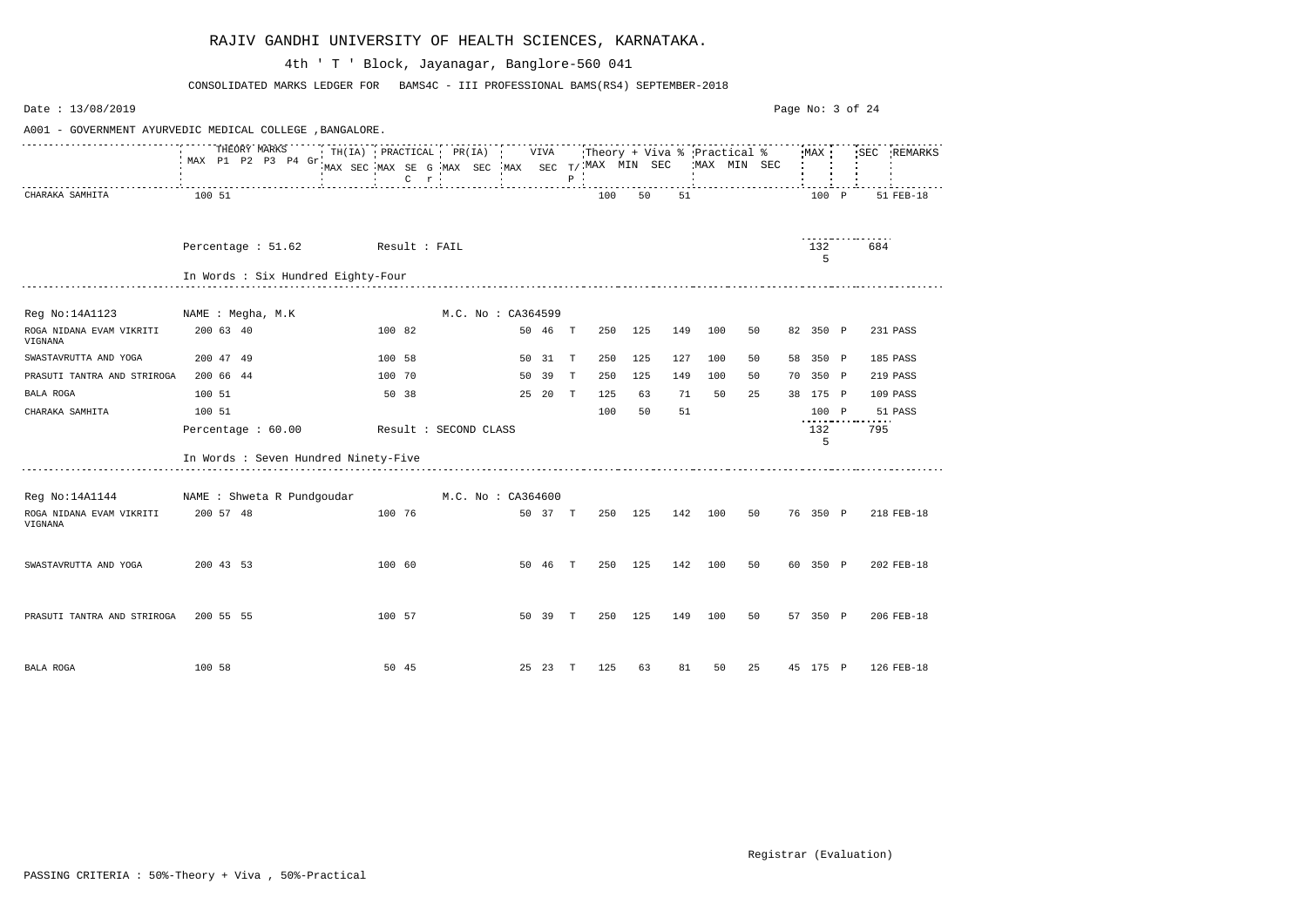| Date: 13/08/2019                                         |                                                                                                 |                                                                                     |                    |  |         |             |     |         |     |              |    | Page No: 4 of 24 |     |             |
|----------------------------------------------------------|-------------------------------------------------------------------------------------------------|-------------------------------------------------------------------------------------|--------------------|--|---------|-------------|-----|---------|-----|--------------|----|------------------|-----|-------------|
| A001 - GOVERNMENT AYURVEDIC MEDICAL COLLEGE , BANGALORE. |                                                                                                 |                                                                                     |                    |  |         |             |     |         |     |              |    |                  |     |             |
|                                                          | THEORY MARKS TH(IA) PRACTICAL PR(IA) VIVA Theory + Viva % Practical % MAX<br>MAX P1 P2 P3 P4 Gr | and the company of the<br>MAX SEC MAX SE G MAX SEC MAX SEC T/MAX MIN SEC<br>$C$ $r$ |                    |  |         | $P$ $\cdot$ |     |         |     | 'MAX MIN SEC |    |                  |     | SEC REMARKS |
| CHARAKA SAMHITA                                          | 100 59                                                                                          |                                                                                     |                    |  |         |             | 100 | 50      | 59  |              |    | 100 P            |     | 59 PASS     |
|                                                          | Percentage : 61.21 Result : PASS CLASS                                                          |                                                                                     |                    |  |         |             |     |         |     |              |    | 132<br>5         | 811 |             |
|                                                          | In Words : Eight Hundred Eleven                                                                 |                                                                                     |                    |  |         |             |     |         |     |              |    |                  |     |             |
| Reg No:14A1153                                           | NAME : UMME HAANI                                                                               |                                                                                     | M.C. No: CA364601  |  |         |             |     |         |     |              |    |                  |     |             |
| ROGA NIDANA EVAM VIKRITI<br>VIGNANA                      | 200 57 46                                                                                       | 100 80                                                                              |                    |  | 50 43 T |             | 250 | 125     | 146 | 100          | 50 | 80 350 P         |     | 226 PASS    |
| SWASTAVRUTTA AND YOGA                                    | 200 39 51                                                                                       | 100 66                                                                              |                    |  | 50 44 T |             | 250 | 125     | 134 | 100          | 50 | 66 350 P         |     | 200 FEB-18  |
| PRASUTI TANTRA AND STRIROGA                              | 200 56 60                                                                                       | 100 57                                                                              |                    |  | 50 37 T |             | 250 | 125     | 153 | 100          | 50 | 57 350 P         |     | 210 FEB-18  |
| BALA ROGA                                                | 100 50                                                                                          | 50 44                                                                               |                    |  | 25 23 T |             | 125 | 63      | 73  | 50           | 25 | 44 175 P         |     | 117 FEB-18  |
| CHARAKA SAMHITA                                          | 100 51                                                                                          |                                                                                     |                    |  |         |             | 100 | 50      | 51  |              |    | 100 P            |     | 51 FEB-18   |
|                                                          | Percentage: 60.68 Result: PASS CLASS                                                            |                                                                                     |                    |  |         |             |     |         |     |              |    | 132<br>5         | 804 |             |
|                                                          | In Words : Eight Hundred Four                                                                   |                                                                                     |                    |  |         |             |     |         |     |              |    |                  |     |             |
| Reg No:14A1158                                           | NAME : Vidya A                                                                                  |                                                                                     | M.C. No : CA364602 |  |         |             |     |         |     |              |    |                  |     |             |
| ROGA NIDANA EVAM VIKRITI<br>VIGNANA                      | 200 57 46                                                                                       | 100 80                                                                              |                    |  | 50 42 T |             |     | 250 125 | 145 | 100          | 50 | 80 350 P         |     | 225 FEB-18  |
| SWASTAVRUTTA AND YOGA                                    | 200 41 46                                                                                       | 100 67                                                                              |                    |  | 50 45 T |             |     | 250 125 | 132 | 100          | 50 | 67 350 P         |     | 199 FEB-18  |
| PRASUTI TANTRA AND STRIROGA                              | 200 46 53                                                                                       | 100 61                                                                              |                    |  | 50 45 T |             |     | 250 125 |     | 144 100      | 50 | 61 350 P         |     | 205 FEB-18  |

CONSOLIDATED MARKS LEDGER FOR BAMS4C - III PROFESSIONAL BAMS(RS4) SEPTEMBER-2018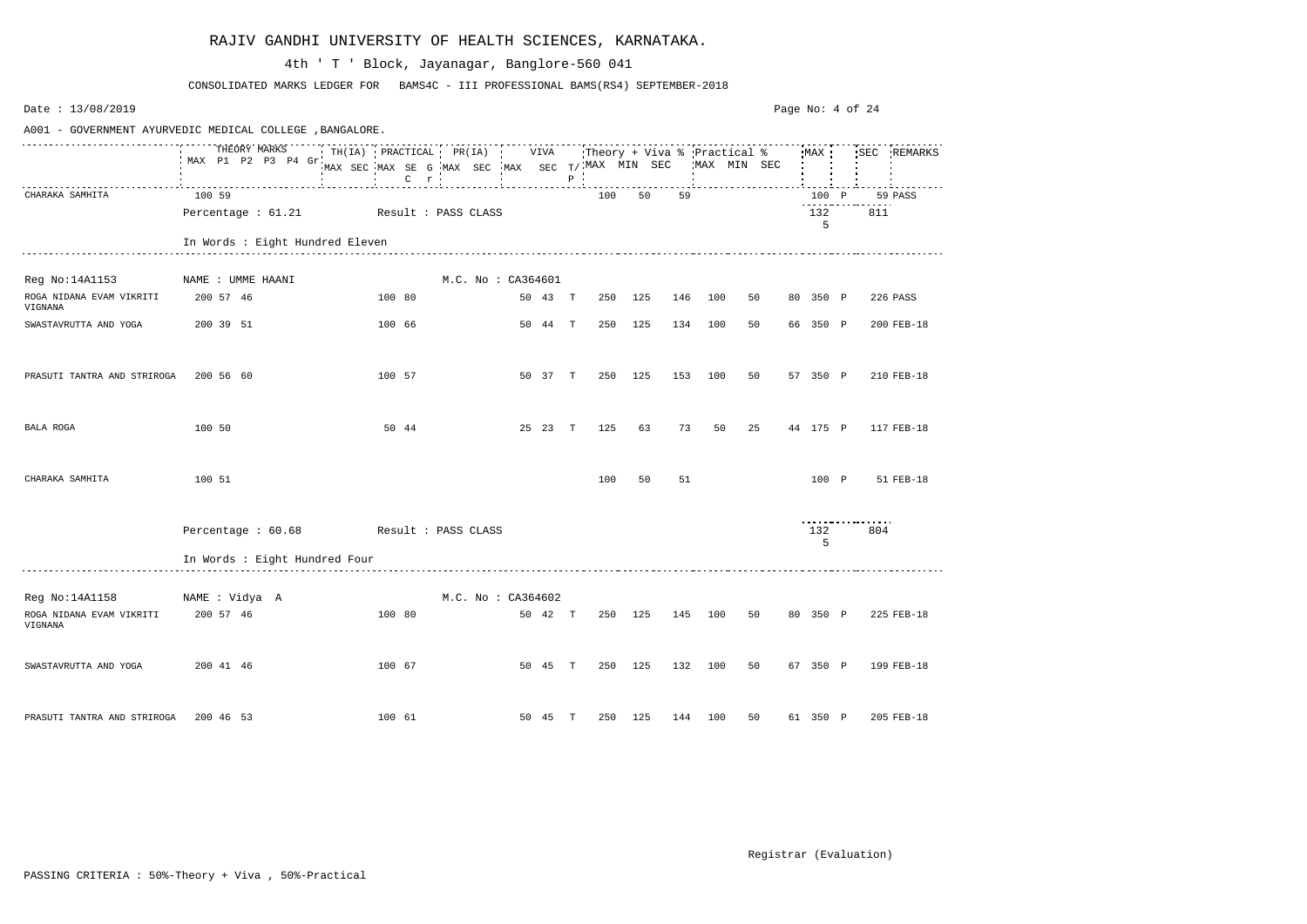| Date: 13/08/2019                                         |                                 |              |  |  |  |                                          |         |  |                    |         |              |                                                |     |    |     |                                            |    |    |          | Page No: 5 of 24 |             |
|----------------------------------------------------------|---------------------------------|--------------|--|--|--|------------------------------------------|---------|--|--------------------|---------|--------------|------------------------------------------------|-----|----|-----|--------------------------------------------|----|----|----------|------------------|-------------|
| A001 - GOVERNMENT AYURVEDIC MEDICAL COLLEGE , BANGALORE. |                                 |              |  |  |  |                                          |         |  |                    |         |              |                                                |     |    |     |                                            |    |    |          |                  |             |
|                                                          | MAX P1 P2 P3 P4 Gr              | THEORY MARKS |  |  |  | TH(IA) PRACTICAL PR(IA) VIVA             | $C$ $r$ |  |                    |         | $P$ $\vdots$ | MAX SEC MAX SE G MAX SEC MAX SEC T/MAX MIN SEC |     |    |     | Theory + Viva % Practical %<br>MAX MIN SEC |    |    | MAX      |                  | SEC REMARKS |
| BALA ROGA                                                | 100 52                          |              |  |  |  | 50 43                                    |         |  |                    | 25 21 T |              | 125                                            |     | 63 | 73  | 50                                         | 25 |    | 43 175 P |                  | 116 PASS    |
| CHARAKA SAMHITA                                          | 100 54                          |              |  |  |  |                                          |         |  |                    |         |              | 100                                            |     | 50 | 54  |                                            |    |    | 100 P    |                  | 54 FEB-18   |
|                                                          | Percentage : 60.30              |              |  |  |  | Result : PASS CLASS                      |         |  |                    |         |              |                                                |     |    |     |                                            |    |    | 132<br>5 | 799              |             |
|                                                          |                                 |              |  |  |  | In Words : Seven Hundred Ninety-Nine     |         |  |                    |         |              |                                                |     |    |     |                                            |    |    |          |                  |             |
| Reg No:15A1101                                           | NAME : AMEY ABHAY WATWE         |              |  |  |  |                                          |         |  | M.C. No: CA364603  |         |              |                                                |     |    |     |                                            |    |    |          |                  |             |
| ROGA NIDANA EVAM VIKRITI<br>VIGNANA                      |                                 | 200 54 60    |  |  |  | 100 84                                   |         |  |                    | 50 45   | $\mathbb{T}$ | 250                                            | 125 |    | 159 | 100                                        | 50 |    | 84 350 P |                  | 243 PASS    |
| SWASTAVRUTTA AND YOGA                                    |                                 | 200 50 52    |  |  |  | 100 76                                   |         |  |                    | 50 40   | T            | 250                                            | 125 |    | 142 | 100                                        | 50 |    | 76 350 P |                  | 218 PASS    |
| PRASUTI TANTRA AND STRIROGA                              |                                 | 200 62 52    |  |  |  | 100 78                                   |         |  |                    | 50 44   | $\mathbf{T}$ | 250                                            | 125 |    | 158 | 100                                        | 50 |    | 78 350 P |                  | 236 PASS    |
| BALA ROGA                                                | 100 62                          |              |  |  |  | 50 43                                    |         |  |                    | 25 23 T |              | 125                                            |     | 63 | 85  | 50                                         | 25 |    | 43 175 P |                  | 128 PASS    |
| CHARAKA SAMHITA                                          | 100 51                          |              |  |  |  |                                          |         |  |                    |         |              | 100                                            |     | 50 | 51  |                                            |    |    | 100 P    |                  | 51 PASS     |
|                                                          | Percentage : 66.11              |              |  |  |  | Result : FIRST CLASS                     |         |  |                    |         |              |                                                |     |    |     |                                            |    |    | 132<br>5 | 876              |             |
|                                                          |                                 |              |  |  |  | In Words : Eight Hundred Seventy-Six     |         |  |                    |         |              |                                                |     |    |     |                                            |    |    |          |                  |             |
| Reg No:15A1102                                           | NAME : ANUSHA K                 |              |  |  |  |                                          |         |  | M.C. No : CA364604 |         |              |                                                |     |    |     |                                            |    |    |          |                  |             |
| ROGA NIDANA EVAM VIKRITI<br>VIGNANA                      |                                 | 200 47 53    |  |  |  | 100 88                                   |         |  |                    | 50 46 T |              | 250                                            | 125 |    | 146 | 100                                        | 50 |    | 88 350 P |                  | 234 PASS    |
| SWASTAVRUTTA AND YOGA                                    |                                 | 200 54 45    |  |  |  | 100 68                                   |         |  | 50                 | 34      | $\mathbf{T}$ | 250                                            | 125 |    | 133 | 100                                        | 50 | 68 | 350 P    |                  | 201 PASS    |
| PRASUTI TANTRA AND STRIROGA                              |                                 | 200 56 56    |  |  |  | 100 72                                   |         |  |                    | 50 42   | T            | 250                                            | 125 |    | 154 | 100                                        | 50 |    | 72 350 P |                  | 226 PASS    |
| BALA ROGA                                                | 100 51                          |              |  |  |  | 50 43                                    |         |  |                    | 25 21 T |              | 125                                            |     | 63 | 72  | 50                                         | 25 |    | 43 175 P |                  | 115 PASS    |
| CHARAKA SAMHITA                                          | 100 54                          |              |  |  |  |                                          |         |  |                    |         |              | 100                                            |     | 50 | 54  |                                            |    |    | 100 P    |                  | 54 PASS     |
|                                                          |                                 |              |  |  |  | Percentage : 62.64 Result : SECOND CLASS |         |  |                    |         |              |                                                |     |    |     |                                            |    |    | 132<br>5 | 830              |             |
|                                                          | In Words : Eight Hundred Thirty |              |  |  |  |                                          |         |  |                    |         |              |                                                |     |    |     |                                            |    |    |          |                  |             |
| Reg No:15A1103                                           | NAME : ARPITHA.S                |              |  |  |  |                                          |         |  | M.C. No: CA364605  |         |              |                                                |     |    |     |                                            |    |    |          |                  |             |
| ROGA NIDANA EVAM VIKRITI<br>VIGNANA                      |                                 | 200 68 56    |  |  |  | 100 85                                   |         |  |                    | 50 44 T |              | 250                                            | 125 |    | 168 | 100                                        | 50 |    | 85 350 P |                  | 253 PASS    |
| SWASTAVRUTTA AND YOGA                                    |                                 | 200 71 52    |  |  |  | 100 78                                   |         |  |                    | 50 41 T |              | 250                                            | 125 |    | 164 | 100                                        | 50 |    | 78 350 P |                  | 242 PASS    |
| PRASUTI TANTRA AND STRIROGA                              |                                 | 200 65 56    |  |  |  | 100 80                                   |         |  |                    | 50 46 T |              | 250                                            | 125 |    | 167 | 100                                        | 50 |    | 80 350 P |                  | 247 PASS    |
| BALA ROGA                                                | 100 66                          |              |  |  |  | 50 43                                    |         |  |                    | 25 22 T |              | 125                                            |     | 63 | 88  | 50                                         | 25 |    | 43 175 P |                  | 131 PASS    |

CONSOLIDATED MARKS LEDGER FOR BAMS4C - III PROFESSIONAL BAMS(RS4) SEPTEMBER-2018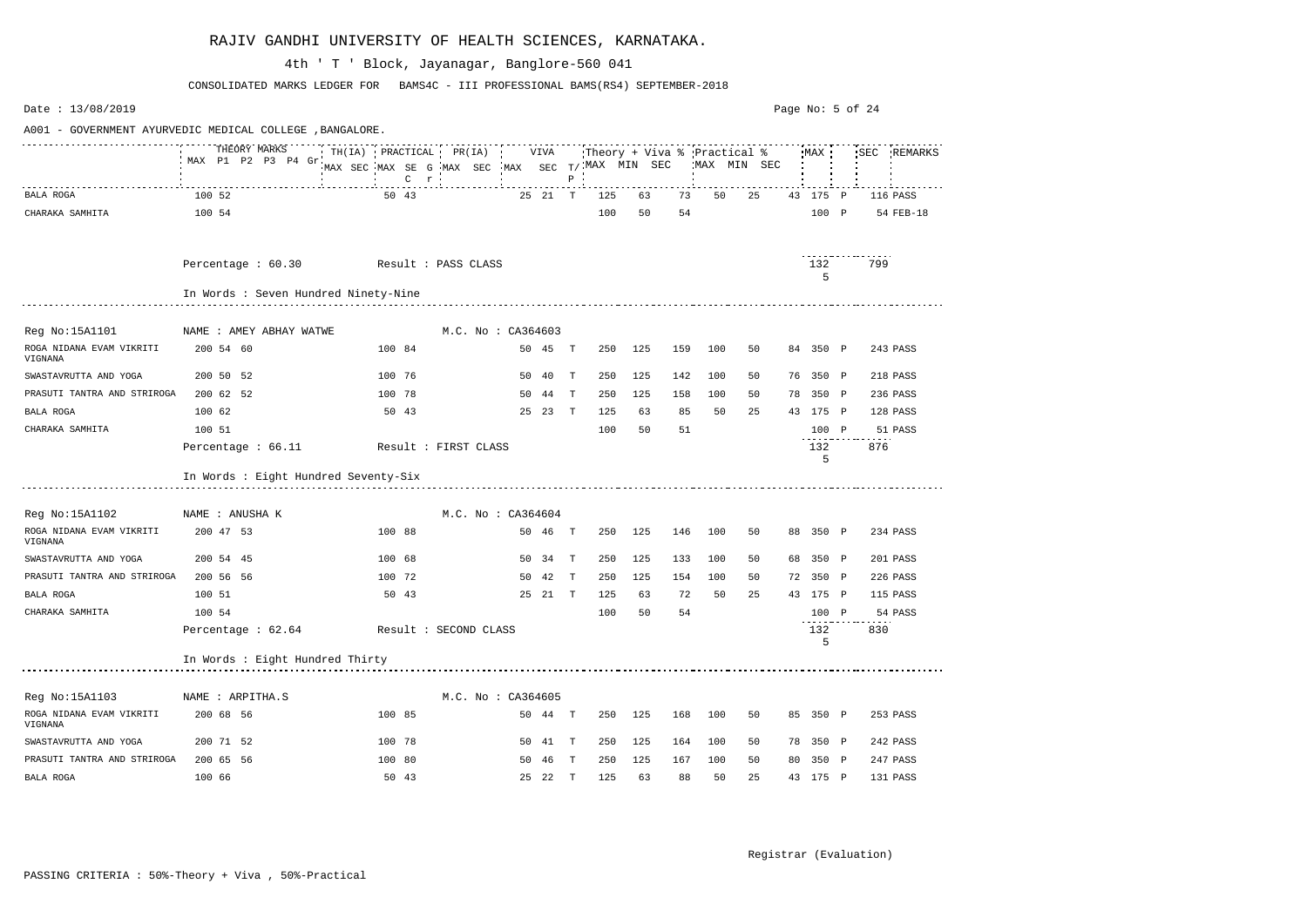| Date: 13/08/2019                                        |                                         |                              |         |                                                 |                   |         |              |                               |         |     |             |    | Page No: 6 of 24 |          |     |             |
|---------------------------------------------------------|-----------------------------------------|------------------------------|---------|-------------------------------------------------|-------------------|---------|--------------|-------------------------------|---------|-----|-------------|----|------------------|----------|-----|-------------|
| A001 - GOVERNMENT AYURVEDIC MEDICAL COLLEGE, BANGALORE. |                                         |                              |         |                                                 |                   |         |              |                               |         |     |             |    |                  |          |     |             |
|                                                         | THEORY MARKS<br>MAX P1 P2 P3 P4 Gr.     | TH(IA) PRACTICAL PR(IA) VIVA | $C$ $r$ | MAX SEC MAX SE G MAX SEC MAX SEC T/ MAX MIN SEC | $\mathbf{R}$ .    |         | $\, {\bf P}$ | :Theory + Viva % :Practical % |         |     | MAX MIN SEC |    |                  | MAX      |     | SEC REMARKS |
| CHARAKA SAMHITA                                         | 100 53                                  |                              |         |                                                 |                   |         |              | 100                           | 50      | 53  |             |    |                  | 100 P    |     | 53 PASS     |
|                                                         | Percentage : 69.89 Result : FIRST CLASS |                              |         |                                                 |                   |         |              |                               |         |     |             |    |                  | 132<br>5 | 926 |             |
|                                                         | In Words : Nine Hundred Twenty-Six      |                              |         |                                                 |                   |         |              |                               |         |     |             |    |                  |          |     |             |
| Reg No:15A1104                                          | NAME : ASHA NAYAKODI                    |                              |         |                                                 | M.C. No: CA364606 |         |              |                               |         |     |             |    |                  |          |     |             |
| ROGA NIDANA EVAM VIKRITI<br>VIGNANA                     | 200 59 59                               |                              | 100 80  |                                                 |                   | 50 43 T |              | 250                           | 125     | 161 | 100         | 50 |                  | 80 350 P |     | 241 PASS    |
| SWASTAVRUTTA AND YOGA                                   | 200 51 55                               |                              | 100 78  |                                                 |                   | 50 40 T |              | 250                           | 125     | 146 | 100         | 50 |                  | 78 350 P |     | 224 PASS    |
| PRASUTI TANTRA AND STRIROGA                             | 200 56 55                               |                              | 100 70  |                                                 |                   | 50 40   | T            | 250                           | 125     | 151 | 100         | 50 |                  | 70 350 P |     | 221 PASS    |
| BALA ROGA                                               | 100 57                                  |                              | 50 43   |                                                 |                   | 25 23 T |              | 125                           | 63      | 80  | 50          | 25 |                  | 43 175 P |     | 123 PASS    |
| CHARAKA SAMHITA                                         | 100 52                                  |                              |         |                                                 |                   |         |              | 100                           | 50      | 52  |             |    |                  | 100 P    |     | 52 PASS     |
|                                                         | Percentage : 64.98                      | Result : SECOND CLASS        |         |                                                 |                   |         |              |                               |         |     |             |    |                  | 132<br>5 | 861 |             |
|                                                         | In Words : Eight Hundred Sixty-One      |                              |         |                                                 |                   |         |              |                               |         |     |             |    |                  |          |     |             |
| Reg No:15A1105                                          | NAME : ASHWINI B S                      |                              |         |                                                 | M.C. No: CA364607 |         |              |                               |         |     |             |    |                  |          |     |             |
| ROGA NIDANA EVAM VIKRITI<br>VIGNANA                     | 200 56 59                               |                              | 100 82  |                                                 |                   | 50 42 T |              | 250                           | 125     | 157 | 100         | 50 |                  | 82 350 P |     | 239 PASS    |
| SWASTAVRUTTA AND YOGA                                   | 200 62 54                               |                              | 100 77  |                                                 |                   | 50 41 T |              | 250                           | 125     | 157 | 100         | 50 |                  | 77 350 P |     | 234 PASS    |
| PRASUTI TANTRA AND STRIROGA                             | 200 71 50                               |                              | 100 70  |                                                 |                   | 50 42   | $\mathbf{T}$ | 250                           | 125     | 163 | 100         | 50 | 70               | 350 P    |     | 233 PASS    |
| BALA ROGA                                               | 100 56                                  |                              | 50 41   |                                                 |                   | 25 21 T |              | 125                           | 63      | 77  | 50          | 25 |                  | 41 175 P |     | 118 PASS    |
| CHARAKA SAMHITA                                         | 100 65                                  |                              |         |                                                 |                   |         |              | 100                           | 50      | 65  |             |    |                  | 100 P    |     | 65 PASS     |
|                                                         | Percentage : 67.09                      |                              |         | Result : FIRST CLASS                            |                   |         |              |                               |         |     |             |    |                  | 132<br>5 | 889 |             |
|                                                         | In Words : Eight Hundred Eighty-Nine    |                              |         |                                                 |                   |         |              |                               |         |     |             |    |                  |          |     |             |
| Reg No:15A1106                                          | NAME : ASHWINI N FULARI                 |                              |         |                                                 | M.C. No: CA364608 |         |              |                               |         |     |             |    |                  |          |     |             |
| ROGA NIDANA EVAM VIKRITI<br>VIGNANA                     | 200 60 58                               |                              | 100 85  |                                                 |                   | 50 45 T |              |                               | 250 125 | 163 | 100         | 50 |                  | 85 350 P |     | 248 PASS    |
| SWASTAVRUTTA AND YOGA                                   | 200 54 54                               |                              | 100 80  |                                                 |                   | 50 42 T |              | 250                           | 125     | 150 | 100         | 50 |                  | 80 350 P |     | 230 PASS    |
| PRASUTI TANTRA AND STRIROGA                             | 200 59 60                               |                              | 100 83  |                                                 |                   | 50 47 T |              | 250                           | 125     | 166 | 100         | 50 |                  | 83 350 P |     | 249 PASS    |
| BALA ROGA                                               | 100 54                                  |                              | 50 45   |                                                 |                   | 25 23 T |              | 125                           | 63      | 77  | 50          | 25 |                  | 45 175 P |     | 122 PASS    |

CONSOLIDATED MARKS LEDGER FOR BAMS4C - III PROFESSIONAL BAMS(RS4) SEPTEMBER-2018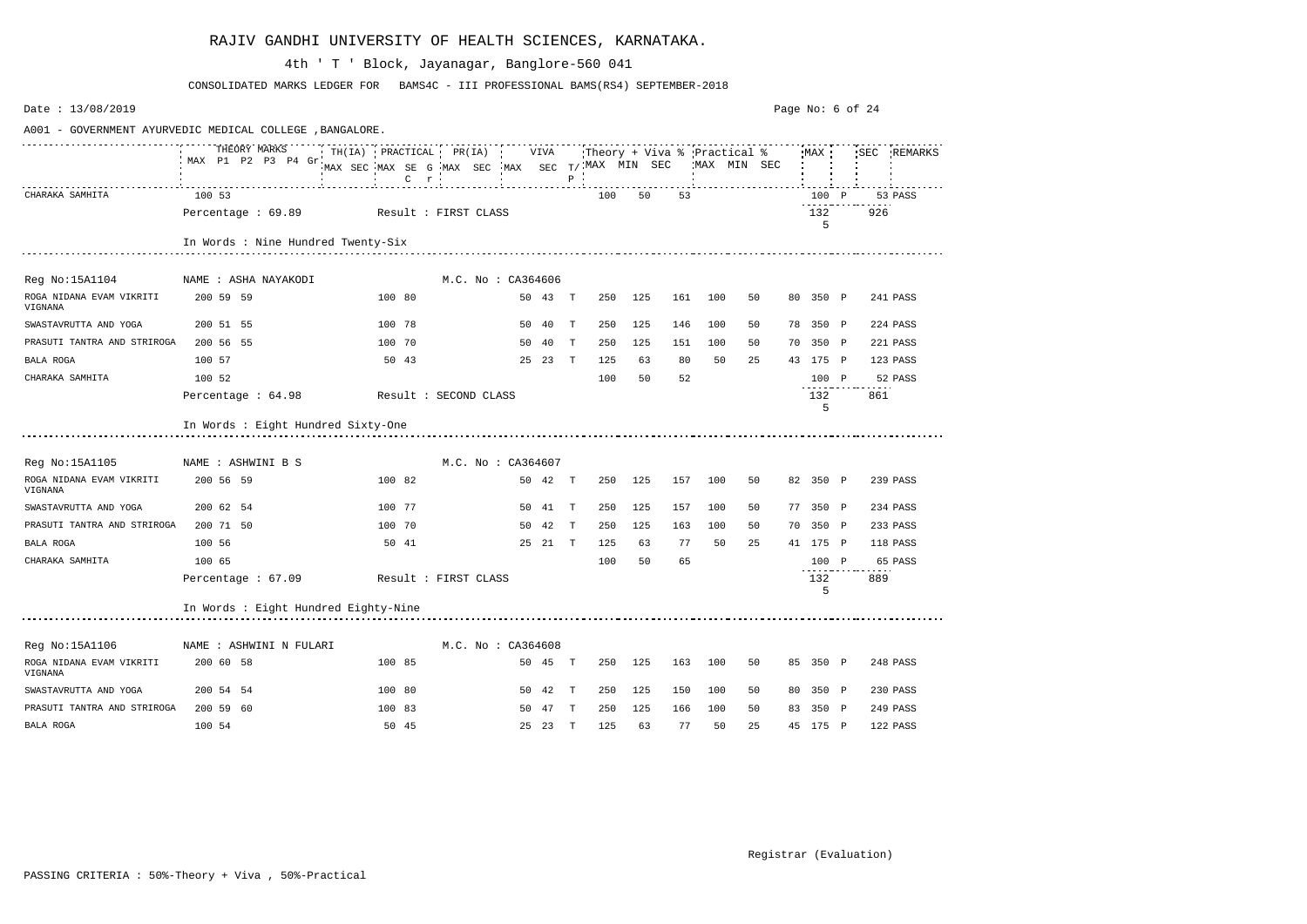| Date: 13/08/2019                                        |                                      |                                                                                           |                      |    |         |              |     |         |     |                                                                    |    | Page No: 7 of 24 |          |     |             |
|---------------------------------------------------------|--------------------------------------|-------------------------------------------------------------------------------------------|----------------------|----|---------|--------------|-----|---------|-----|--------------------------------------------------------------------|----|------------------|----------|-----|-------------|
| A001 - GOVERNMENT AYURVEDIC MEDICAL COLLEGE, BANGALORE. |                                      |                                                                                           |                      |    |         |              |     |         |     |                                                                    |    |                  |          |     |             |
|                                                         | THEORY MARKS<br>MAX P1 P2 P3 P4 Gr   | TH(IA) PRACTICAL PR(IA) VIVA<br>MAX SEC MAX SE G MAX SEC MAX SEC T/MAX MIN SEC<br>$C$ $r$ |                      |    |         | $\, {\bf P}$ |     |         |     | Theory + Viva $\frac{1}{6}$ Practical $\frac{2}{6}$<br>MAX MIN SEC |    |                  | MAX      |     | SEC REMARKS |
| CHARAKA SAMHITA                                         | 100 54                               |                                                                                           |                      |    |         |              | 100 | 50      | 54  |                                                                    |    |                  | 100 P    |     | 54 PASS     |
|                                                         | Percentage $: 68.15$                 | Result : FIRST CLASS                                                                      |                      |    |         |              |     |         |     |                                                                    |    |                  | 132<br>5 | 903 |             |
|                                                         | In Words : Nine Hundred Three        |                                                                                           |                      |    |         |              |     |         |     |                                                                    |    |                  |          |     |             |
| Reg No:15A1107                                          | NAME : ASHWINI S TAVARAKHED          |                                                                                           | M.C. No : CA364609   |    |         |              |     |         |     |                                                                    |    |                  |          |     |             |
| ROGA NIDANA EVAM VIKRITI<br>VIGNANA                     | 200 55 63                            | 100 82                                                                                    |                      |    | 50 42 T |              | 250 | 125     | 160 | 100                                                                | 50 |                  | 82 350 P |     | 242 PASS    |
| SWASTAVRUTTA AND YOGA                                   | 200 47 54                            | 100 80                                                                                    |                      |    | 50 41 T |              | 250 | 125     | 142 | 100                                                                | 50 |                  | 80 350 P |     | 222 PASS    |
| PRASUTI TANTRA AND STRIROGA                             | 200 53 50                            | 100 76                                                                                    |                      |    | 50 45   | T            | 250 | 125     | 148 | 100                                                                | 50 |                  | 76 350 P |     | 224 PASS    |
| <b>BALA ROGA</b>                                        | 100 60                               | 50 43                                                                                     |                      |    | 25 21 T |              | 125 | 63      | 81  | 50                                                                 | 25 |                  | 43 175 P |     | 124 PASS    |
| CHARAKA SAMHITA                                         | 100 55                               |                                                                                           |                      |    |         |              | 100 | 50      | 55  |                                                                    |    |                  | 100 P    |     | 55 PASS     |
|                                                         | Percentage : 65.43                   | Result : FIRST CLASS                                                                      |                      |    |         |              |     |         |     |                                                                    |    |                  | 132<br>5 | 867 |             |
|                                                         | In Words : Eight Hundred Sixty-Seven |                                                                                           |                      |    |         |              |     |         |     |                                                                    |    |                  |          |     |             |
| Reg No:15A1109                                          | NAME : CHAITRA D C                   |                                                                                           | M.C. No: CA364610    |    |         |              |     |         |     |                                                                    |    |                  |          |     |             |
| ROGA NIDANA EVAM VIKRITI<br>VIGNANA                     | 200 65 64                            | 100 80                                                                                    |                      |    | 50 40   | $\mathbb{T}$ | 250 | 125     | 169 | 100                                                                | 50 |                  | 80 350 P |     | 249 PASS    |
| SWASTAVRUTTA AND YOGA                                   | 200 58 57                            | 100 77                                                                                    |                      |    | 50 41 T |              | 250 | 125     | 156 | 100                                                                | 50 |                  | 77 350 P |     | 233 PASS    |
| PRASUTI TANTRA AND STRIROGA                             | 200 60 55                            | 100 80                                                                                    |                      | 50 | 48      | T            | 250 | 125     | 163 | 100                                                                | 50 | 80               | 350 P    |     | 243 PASS    |
| <b>BALA ROGA</b>                                        | 100 55                               | 50 45                                                                                     |                      |    | 25 23 T |              | 125 | 63      | 78  | 50                                                                 | 25 |                  | 45 175 P |     | 123 PASS    |
| CHARAKA SAMHITA                                         | 100 57                               |                                                                                           |                      |    |         |              | 100 | 50      | 57  |                                                                    |    |                  | 100 P    |     | 57 PASS     |
|                                                         | Percentage : 68.30                   |                                                                                           | Result : FIRST CLASS |    |         |              |     |         |     |                                                                    |    |                  | 132<br>5 | 905 |             |
|                                                         | In Words : Nine Hundred Five         |                                                                                           |                      |    |         |              |     |         |     |                                                                    |    |                  |          |     |             |
| Reg No:15A1110                                          | NAME : DEVARAJ PATTAR                |                                                                                           | M.C. No: CA364611    |    |         |              |     |         |     |                                                                    |    |                  |          |     |             |
| ROGA NIDANA EVAM VIKRITI<br>VIGNANA                     | 200 48 56                            | 100 71                                                                                    |                      |    | 50 42 T |              |     | 250 125 | 146 | 100                                                                | 50 |                  | 71 350 P |     | 217 PASS    |
| SWASTAVRUTTA AND YOGA                                   | 200 59 53                            | 100 66                                                                                    |                      |    | 50 38 T |              | 250 | 125     | 150 | 100                                                                | 50 |                  | 66 350 P |     | 216 PASS    |
| PRASUTI TANTRA AND STRIROGA                             | 200 57 52                            | 100 83                                                                                    |                      |    | 50 47 T |              | 250 | 125     | 156 | 100                                                                | 50 |                  | 83 350 P |     | 239 PASS    |
| BALA ROGA                                               | 100 50                               | 50 43                                                                                     |                      |    | 25 20 T |              |     | 125 63  | 70  | 50                                                                 | 25 |                  | 43 175 P |     | 113 PASS    |

CONSOLIDATED MARKS LEDGER FOR BAMS4C - III PROFESSIONAL BAMS(RS4) SEPTEMBER-2018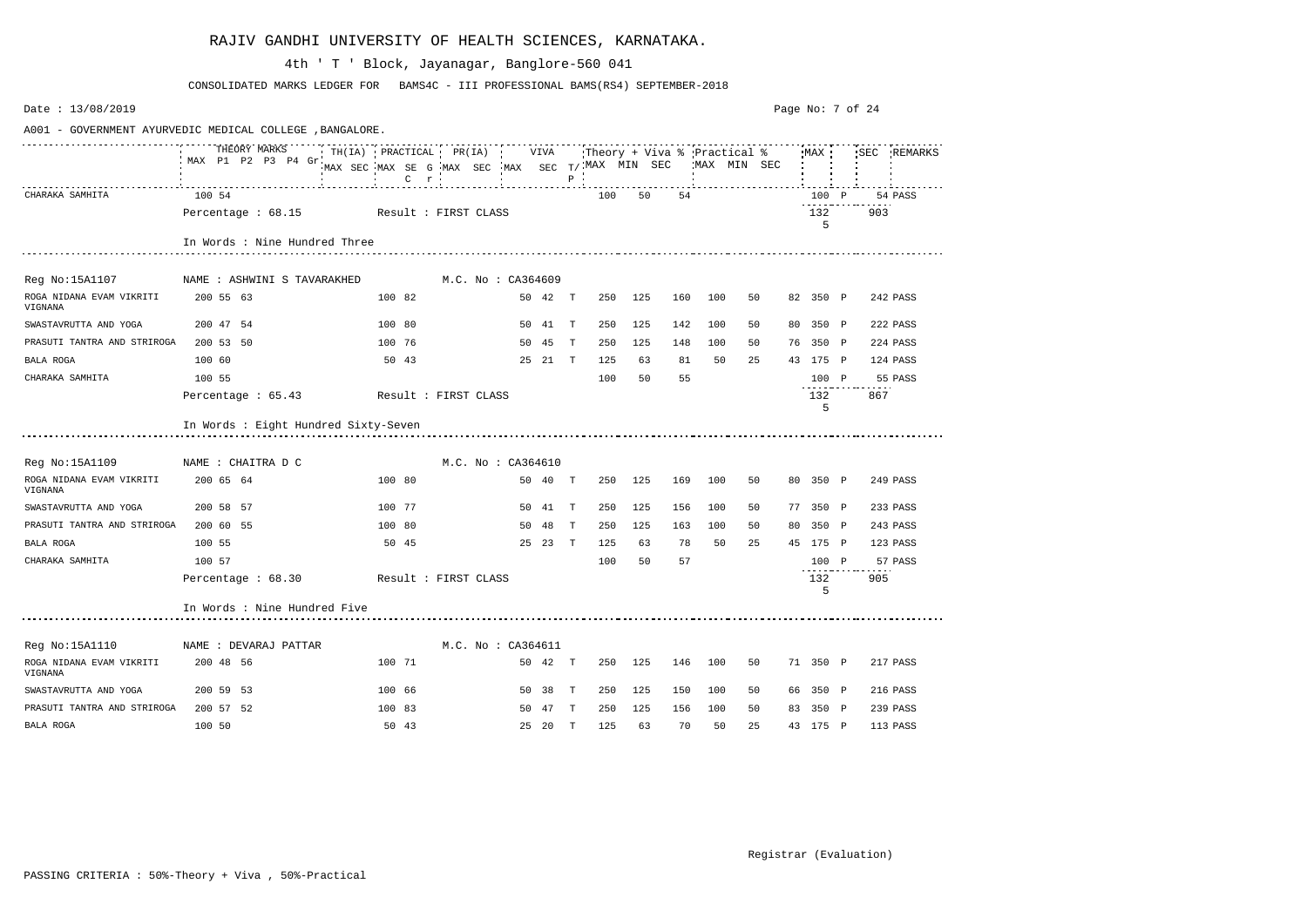| Date: 13/08/2019                                         |                                       |                                                                                                                             |                    |         |              |     |     |     |     |              | Page No: 8 of 24 |     |             |
|----------------------------------------------------------|---------------------------------------|-----------------------------------------------------------------------------------------------------------------------------|--------------------|---------|--------------|-----|-----|-----|-----|--------------|------------------|-----|-------------|
| A001 - GOVERNMENT AYURVEDIC MEDICAL COLLEGE , BANGALORE. |                                       |                                                                                                                             |                    |         |              |     |     |     |     |              |                  |     |             |
|                                                          | THEORY MARKS<br>MAX P1 P2 P3 P4 Gr    | TH(IA) PRACTICAL PR(IA) VIVA Theory + Viva % Practical % MAX :<br>MAX SEC MAX SE G MAX SEC MAX SEC T/MAX MIN SEC<br>$C$ $r$ |                    |         | $P$ $\cdot$  |     |     |     |     | 'MAX MIN SEC | MAX              |     | SEC REMARKS |
| CHARAKA SAMHITA                                          | 100 46                                |                                                                                                                             |                    |         |              | 100 | 50  |     | 50  |              | 100 P            |     | 50 PASS     |
|                                                          | Percentage : 63.02                    | Result : SECOND CLASS                                                                                                       |                    |         |              |     |     |     |     |              | 132<br>5         | 835 |             |
|                                                          | In Words : Eight Hundred Thirty-Five  |                                                                                                                             |                    |         |              |     |     |     |     |              |                  |     |             |
| Reg No:15A1111                                           | NAME : GOWTHAMY G                     |                                                                                                                             | M.C. No : CA364612 |         |              |     |     |     |     |              |                  |     |             |
| ROGA NIDANA EVAM VIKRITI<br>VIGNANA                      | 200 54 51                             | 100 70                                                                                                                      |                    | 50 45 T |              | 250 | 125 | 150 | 100 | 50           | 70 350 P         |     | 220 PASS    |
| SWASTAVRUTTA AND YOGA                                    | 200 35 52                             | 100 81                                                                                                                      |                    | 50 41   | T            | 250 | 125 | 128 | 100 | 50           | 81 350 P         |     | 209 PASS    |
| PRASUTI TANTRA AND STRIROGA                              | 200 55 53                             | 100 78                                                                                                                      |                    | 50 43   | T            | 250 | 125 | 151 | 100 | 50           | 78 350 P         |     | 229 PASS    |
| <b>BALA ROGA</b>                                         | 100 50                                | 50 43                                                                                                                       |                    | 25 21 T |              | 125 | 63  | 71  | 50  | 25           | 43 175 P         |     | 114 PASS    |
| CHARAKA SAMHITA                                          | 100 56                                |                                                                                                                             |                    |         |              | 100 | 50  |     | 56  |              | 100 P            |     | 56 PASS     |
|                                                          | Percentage : 62.49                    | Result : SECOND CLASS                                                                                                       |                    |         |              |     |     |     |     |              | 132<br>5         | 828 |             |
|                                                          | In Words : Eight Hundred Twenty-Eight |                                                                                                                             |                    |         |              |     |     |     |     |              |                  |     |             |
| Reg No:15A1114                                           | NAME : HARSHITH M                     |                                                                                                                             | M.C. No : CA364613 |         |              |     |     |     |     |              |                  |     |             |
| ROGA NIDANA EVAM VIKRITI<br>VIGNANA                      | 200 72 53                             | 100 85                                                                                                                      |                    | 50 45 T |              | 250 | 125 | 170 | 100 | 50           | 85 350 P         |     | 255 PASS    |
| SWASTAVRUTTA AND YOGA                                    | 200 52 63                             | 100 76                                                                                                                      |                    | 50 40   | T            | 250 | 125 | 155 | 100 | 50           | 76 350 P         |     | 231 PASS    |
| PRASUTI TANTRA AND STRIROGA                              | 200 58 70                             | 100 80                                                                                                                      |                    | 50 45   | T            | 250 | 125 | 173 | 100 | 50           | 80 350 P         |     | 253 PASS    |
| BALA ROGA                                                | 100 60                                | 50 45                                                                                                                       |                    | 25 23   | $\mathbf{T}$ | 125 | 63  | 83  | 50  | 25           | 45 175 P         |     | 128 PASS    |
| CHARAKA SAMHITA                                          | 100 61                                |                                                                                                                             |                    |         |              | 100 | 50  | 61  |     |              | 100 P            |     | 61 PASS     |
|                                                          | Percentage : 70.04                    | Result : FIRST CLASS                                                                                                        |                    |         |              |     |     |     |     |              | 132<br>5         | 928 |             |
|                                                          | In Words : Nine Hundred Twenty-Eight  |                                                                                                                             |                    |         |              |     |     |     |     |              |                  |     |             |
| Reg No:15A1115                                           | NAME : HEMA D S                       |                                                                                                                             | $M.C.$ No :        |         |              |     |     |     |     |              |                  |     |             |
| ROGA NIDANA EVAM VIKRITI<br>VIGNANA                      | 200 48 44                             | 100 80                                                                                                                      |                    | 50 42 T |              | 250 | 125 | 134 | 100 | 50           | 80 350 P         |     | 214 PASS    |
| SWASTAVRUTTA AND YOGA                                    | 200 46 44                             | 100 75                                                                                                                      |                    | 50 39 T |              | 250 | 125 | 129 | 100 | 50           | 75 350 P         |     | 204 PASS    |
| PRASUTI TANTRA AND STRIROGA                              | 200 35 42                             | 100 72                                                                                                                      |                    | 50 40 T |              | 250 | 125 | 117 | 100 | 50           | 72 350 F         |     | 189 FAIL    |
| BALA ROGA                                                | 100 40                                | 50 43                                                                                                                       |                    | 25 21 T |              | 125 | 63  | 61  | 50  | 25           | 43 175 F         |     | 104 FAIL    |

CONSOLIDATED MARKS LEDGER FOR BAMS4C - III PROFESSIONAL BAMS(RS4) SEPTEMBER-2018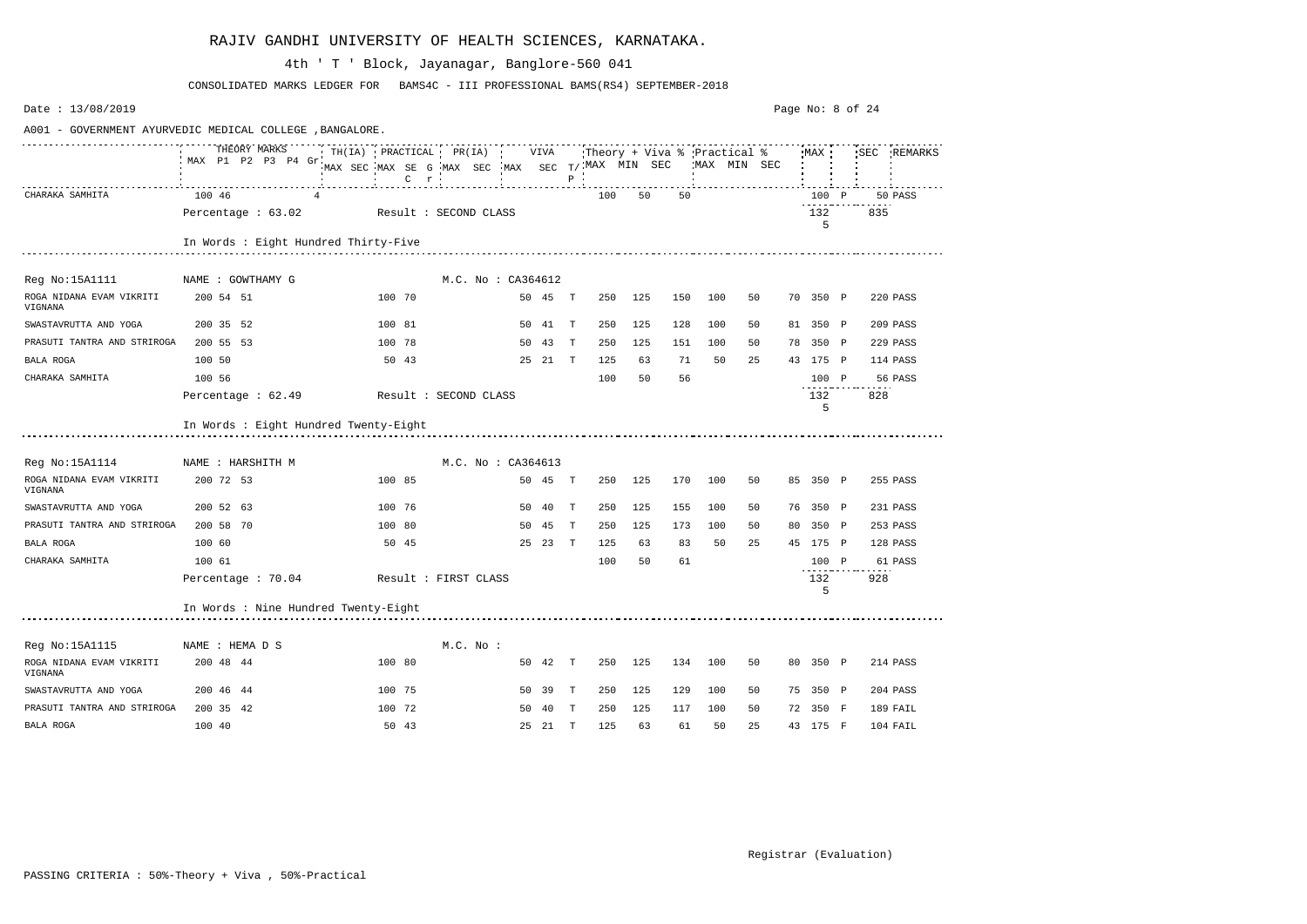| Date: 13/08/2019                                         |                                     |                                                                             |                                                                                                                    |  |                    |         |              |     |         |     |             |    | Page No: 9 of 24 |          |     |             |
|----------------------------------------------------------|-------------------------------------|-----------------------------------------------------------------------------|--------------------------------------------------------------------------------------------------------------------|--|--------------------|---------|--------------|-----|---------|-----|-------------|----|------------------|----------|-----|-------------|
| A001 - GOVERNMENT AYURVEDIC MEDICAL COLLEGE , BANGALORE. |                                     |                                                                             |                                                                                                                    |  |                    |         |              |     |         |     |             |    |                  |          |     |             |
|                                                          | THEORY MARKS<br>MAX P1 P2 P3 P4 Gr  | MAX SEC MAX SE G MAX SEC MAX SEC T/ MAX MIN SEC<br><b>Contract Contract</b> | $\frac{1}{2}$ $\ldots$ $\frac{1}{2}$ $\ldots$ $\frac{1}{2}$ $\ldots$ $\frac{1}{2}$ $\ldots$ $\frac{1}{2}$ $\ldots$ |  |                    |         |              |     |         |     | MAX MIN SEC |    |                  | MAX      |     | SEC REMARKS |
| CHARAKA SAMHITA                                          | 100 41                              |                                                                             |                                                                                                                    |  |                    |         |              | 100 | 50      | 41  |             |    |                  | 100 F    |     | 41 FAIL     |
|                                                          | Percentage : 56.75                  | Result : FAIL                                                               |                                                                                                                    |  |                    |         |              |     |         |     |             |    |                  | 132<br>5 | 752 |             |
|                                                          | In Words : Seven Hundred Fifty-Two  |                                                                             |                                                                                                                    |  |                    |         |              |     |         |     |             |    |                  |          |     |             |
| Reg No:15A1116                                           | NAME : KIRTHANA K                   |                                                                             |                                                                                                                    |  | M.C. No : CA364614 |         |              |     |         |     |             |    |                  |          |     |             |
| ROGA NIDANA EVAM VIKRITI<br>VIGNANA                      | 200 53 49                           |                                                                             | 100 82                                                                                                             |  |                    | 50 40 T |              | 250 | 125     | 142 | 100         | 50 |                  | 82 350 P |     | 224 PASS    |
| SWASTAVRUTTA AND YOGA                                    | 200 58 49                           |                                                                             | 100 80                                                                                                             |  |                    | 50 42   | T            | 250 | 125     | 149 | 100         | 50 |                  | 80 350 P |     | 229 PASS    |
| PRASUTI TANTRA AND STRIROGA                              | 200 57 49                           |                                                                             | 100 80                                                                                                             |  |                    | 50 45   | T            | 250 | 125     | 151 | 100         | 50 |                  | 80 350 P |     | 231 PASS    |
| <b>BALA ROGA</b>                                         | 100 58                              |                                                                             | 50 42                                                                                                              |  |                    | 25 21 T |              | 125 | 63      | 79  | 50          | 25 |                  | 42 175 P |     | 121 PASS    |
| CHARAKA SAMHITA                                          | 100 54                              |                                                                             |                                                                                                                    |  |                    |         |              | 100 | 50      | 54  |             |    |                  | 100 P    |     | 54 PASS     |
|                                                          | Percentage : 64.83                  |                                                                             | Result : SECOND CLASS                                                                                              |  |                    |         |              |     |         |     |             |    |                  | 132<br>5 | 859 |             |
|                                                          | In Words : Eight Hundred Fifty-Nine |                                                                             |                                                                                                                    |  |                    |         |              |     |         |     |             |    |                  |          |     |             |
| Reg No:15A1117                                           | NAME : LAXMI KIRANA P               |                                                                             |                                                                                                                    |  | M.C. No : CA364615 |         |              |     |         |     |             |    |                  |          |     |             |
| ROGA NIDANA EVAM VIKRITI<br>VIGNANA                      | 200 64 51                           |                                                                             | 100 83                                                                                                             |  |                    | 50 40   | T            | 250 | 125     | 155 | 100         | 50 |                  | 83 350 P |     | 238 PASS    |
| SWASTAVRUTTA AND YOGA                                    | 200 70 57                           |                                                                             | 100 78                                                                                                             |  |                    | 50 43   | T            | 250 | 125     | 170 | 100         | 50 |                  | 78 350 P |     | 248 PASS    |
| PRASUTI TANTRA AND STRIROGA                              | 200 67 54                           |                                                                             | 100 80                                                                                                             |  |                    | 50 47   | T            | 250 | 125     | 168 | 100         | 50 |                  | 80 350 P |     | 248 PASS    |
| BALA ROGA                                                | 100 58                              |                                                                             | 50 43                                                                                                              |  |                    | 25 23   | $\mathbf{T}$ | 125 | 63      | 81  | 50          | 25 |                  | 43 175 P |     | 124 PASS    |
| CHARAKA SAMHITA                                          | 100 56                              |                                                                             |                                                                                                                    |  |                    |         |              | 100 | 50      | 56  |             |    |                  | 100 P    |     | 56 PASS     |
|                                                          | Percentage : 68.98                  |                                                                             | Result : FIRST CLASS                                                                                               |  |                    |         |              |     |         |     |             |    |                  | 132<br>5 | 914 |             |
|                                                          | In Words : Nine Hundred Fourteen    |                                                                             |                                                                                                                    |  |                    |         |              |     |         |     |             |    |                  |          |     |             |
| Reg No:15A1118                                           | NAME : MAHADESHWARI.M               |                                                                             |                                                                                                                    |  | M.C. No : CA364616 |         |              |     |         |     |             |    |                  |          |     |             |
| ROGA NIDANA EVAM VIKRITI<br>VIGNANA                      | 200 65 52                           |                                                                             | 100 76                                                                                                             |  |                    | 50 42 T |              |     | 250 125 | 159 | 100         | 50 |                  | 76 350 P |     | 235 PASS    |
| SWASTAVRUTTA AND YOGA                                    | 200 58 53                           |                                                                             | 100 72                                                                                                             |  |                    | 50 39 T |              | 250 | 125     | 150 | 100         | 50 |                  | 72 350 P |     | 222 PASS    |
| PRASUTI TANTRA AND STRIROGA                              | 200 67 50                           |                                                                             | 100 78                                                                                                             |  |                    | 50 46 T |              | 250 | 125     | 163 | 100         | 50 |                  | 78 350 P |     | 241 PASS    |
| BALA ROGA                                                | 100 58                              |                                                                             | 50 44                                                                                                              |  |                    | 25 21 T |              | 125 | 63      | 79  | 50          | 25 |                  | 44 175 P |     | 123 PASS    |

CONSOLIDATED MARKS LEDGER FOR BAMS4C - III PROFESSIONAL BAMS(RS4) SEPTEMBER-2018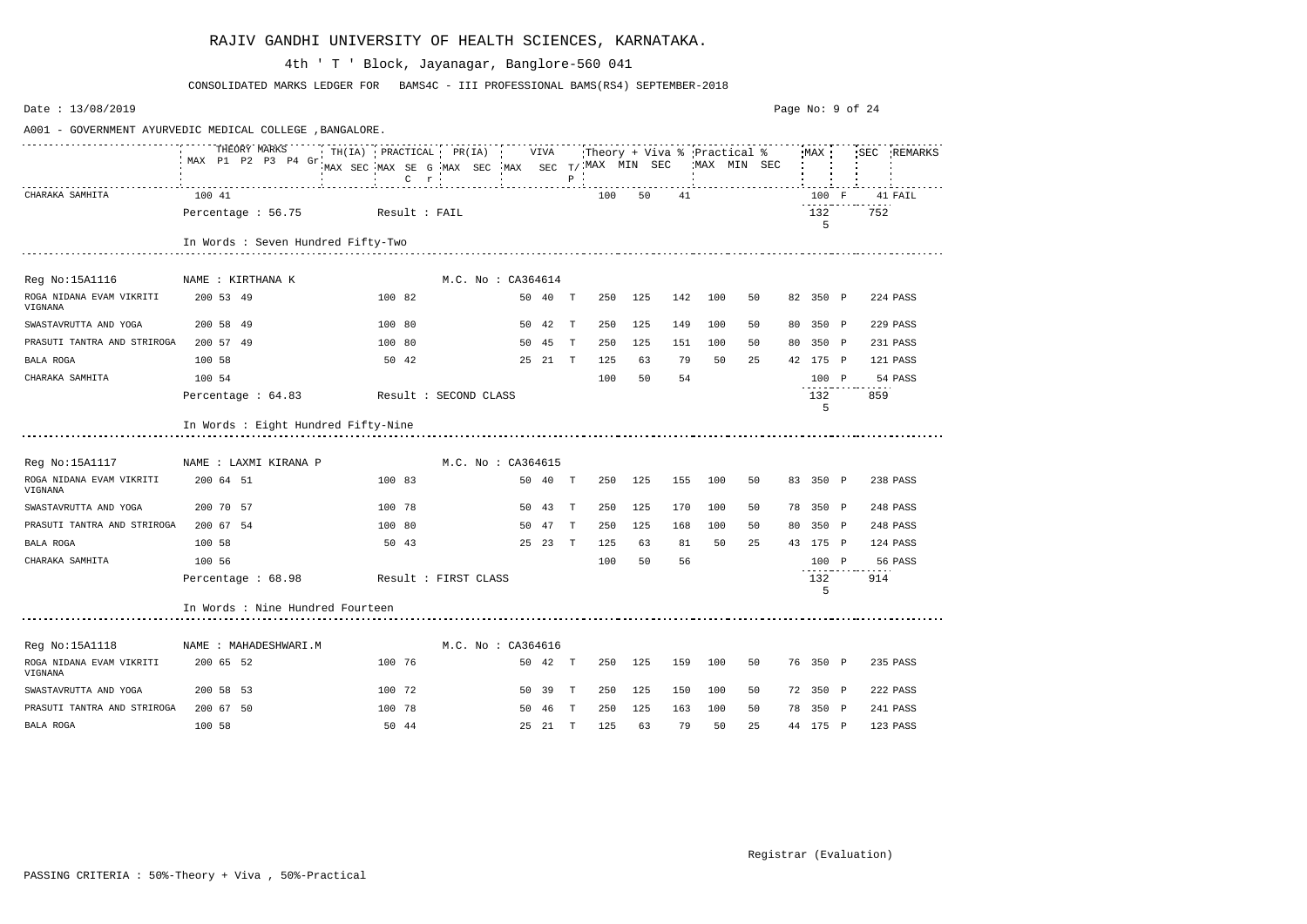| Date: 13/08/2019                                         |                                         |                                                           |                    |    |         |              |     |     |     |              |    |          | Page No: 10 of 24 |             |
|----------------------------------------------------------|-----------------------------------------|-----------------------------------------------------------|--------------------|----|---------|--------------|-----|-----|-----|--------------|----|----------|-------------------|-------------|
| A001 - GOVERNMENT AYURVEDIC MEDICAL COLLEGE , BANGALORE. |                                         |                                                           |                    |    |         |              |     |     |     |              |    |          |                   |             |
|                                                          | MAX P1 P2 P3 P4 Gr.                     | MAX SEC MAX SE G MAX SEC MAX SEC T/NAX MIN SEC<br>$C$ $r$ |                    |    |         | $\, {\bf P}$ |     |     |     | 'MAX MIN SEC |    | MAX      |                   | SEC REMARKS |
| CHARAKA SAMHITA                                          | 100 45<br>.5                            |                                                           |                    |    |         |              | 100 | 50  | 50  |              |    | 100 P    |                   | 50 PASS     |
|                                                          | Percentage : 65.74 Result : FIRST CLASS |                                                           |                    |    |         |              |     |     |     |              |    | 132<br>5 | 871               |             |
|                                                          | In Words : Eight Hundred Seventy-One    |                                                           |                    |    |         |              |     |     |     |              |    |          |                   |             |
| Reg No:15A1119                                           | NAME : MANJULA ARKACHARI                |                                                           | M.C. No : CA364617 |    |         |              |     |     |     |              |    |          |                   |             |
| ROGA NIDANA EVAM VIKRITI<br>VIGNANA                      | 200 71 56                               | 100 88                                                    |                    |    | 50 46 T |              | 250 | 125 | 173 | 100          | 50 | 88 350 P |                   | 261 PASS    |
| SWASTAVRUTTA AND YOGA                                    | 200 51 59                               | 100 80                                                    |                    |    | 50 43 T |              | 250 | 125 | 153 | 100          | 50 | 80 350 P |                   | 233 PASS    |
| PRASUTI TANTRA AND STRIROGA                              | 200 78 58                               | 100 85                                                    |                    |    | 50 48   | $\mathbf{T}$ | 250 | 125 | 184 | 100          | 50 | 85 350 P |                   | 269 PASS    |
| BALA ROGA                                                | 100 63                                  | 50 44                                                     |                    |    | 25 21 T |              | 125 | 63  | 84  | 50           | 25 | 44 175 P |                   | 128 PASS    |
| CHARAKA SAMHITA                                          | 100 61                                  |                                                           |                    |    |         |              | 100 | 50  | 61  |              |    | 100 P    |                   | 61 PASS     |
|                                                          | Percentage : 71.85 Result : FIRST CLASS |                                                           |                    |    |         |              |     |     |     |              |    | 132<br>5 | 952               |             |
|                                                          | In Words : Nine Hundred Fifty-Two       |                                                           |                    |    |         |              |     |     |     |              |    |          |                   |             |
| Reg No:15A1120                                           | NAME : MEGHA R                          |                                                           | M.C. No: CA364618  |    |         |              |     |     |     |              |    |          |                   |             |
| ROGA NIDANA EVAM VIKRITI<br>VIGNANA                      | 200 70 55                               | 100 83                                                    |                    |    | 50 41 T |              | 250 | 125 | 166 | 100          | 50 | 83 350 P |                   | 249 PASS    |
| SWASTAVRUTTA AND YOGA                                    | 200 47 45                               | 100 80                                                    |                    |    | 50 41 T |              | 250 | 125 | 133 | 100          | 50 | 80 350 P |                   | 213 PASS    |
| PRASUTI TANTRA AND STRIROGA                              | 200 69 60                               | 100 80                                                    |                    | 50 | 46      | $\mathbf{T}$ | 250 | 125 | 175 | 100          | 50 | 80 350 P |                   | 255 PASS    |
| BALA ROGA                                                | 100 49                                  | 50 44                                                     |                    |    | 25 21 T |              | 125 | 63  | 70  | 50           | 25 | 44 175 P |                   | 114 PASS    |
| CHARAKA SAMHITA                                          | 100 55                                  |                                                           |                    |    |         |              | 100 | 50  | 55  |              |    | 100 P    |                   | 55 PASS     |
|                                                          | Percentage : 66.87                      | Result : FIRST CLASS                                      |                    |    |         |              |     |     |     |              |    | 132<br>5 | 886               |             |
|                                                          | In Words : Eight Hundred Eighty-Six     |                                                           |                    |    |         |              |     |     |     |              |    |          |                   |             |
| Reg No:15A1121                                           | NAME : MOHANA KUMARI                    |                                                           | M.C. No : CA364619 |    |         |              |     |     |     |              |    |          |                   |             |
| ROGA NIDANA EVAM VIKRITI<br>VIGNANA                      | 200 62 56                               | 100 70                                                    |                    |    | 50 35 T |              | 250 | 125 | 153 | 100          | 50 | 70 350 P |                   | 223 PASS    |
| SWASTAVRUTTA AND YOGA                                    | 200 51 58                               | 100 77                                                    |                    |    | 50 37 T |              | 250 | 125 | 146 | 100          | 50 | 77 350 P |                   | 223 PASS    |
| PRASUTI TANTRA AND STRIROGA                              | 200 53 59                               | 100 74                                                    |                    |    | 50 40 T |              | 250 | 125 | 152 | 100          | 50 | 74 350 P |                   | 226 PASS    |
| BALA ROGA                                                | 100 44                                  | 50 42                                                     |                    |    | 25 21 T |              | 125 | 63  | 65  | 50           | 25 | 42 175 P |                   | 107 PASS    |

CONSOLIDATED MARKS LEDGER FOR BAMS4C - III PROFESSIONAL BAMS(RS4) SEPTEMBER-2018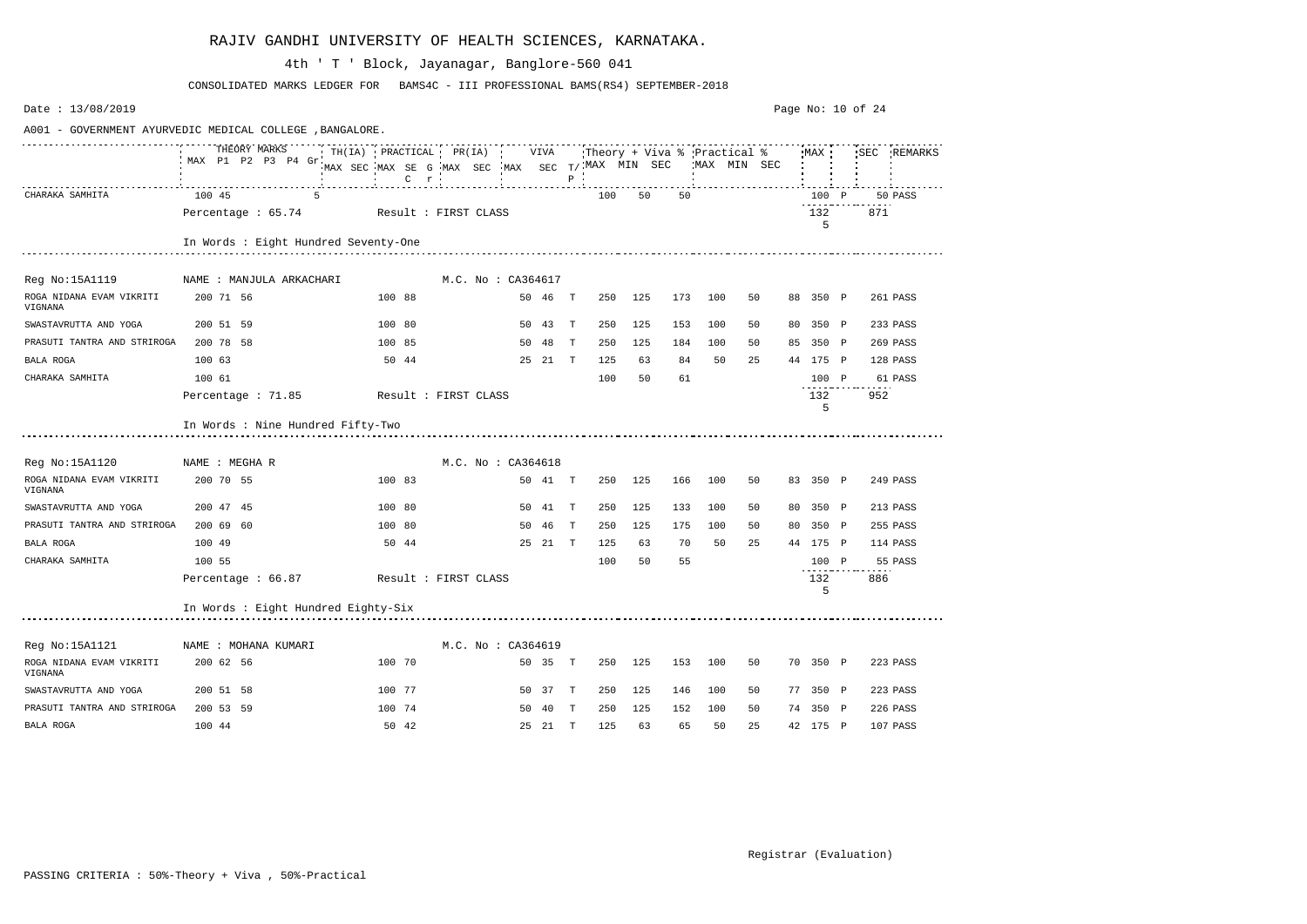| Date: 13/08/2019                                         |                                                                                              |                            |                                                 |                          |         |              |     |         |     |         |              | Page No: 11 of 24 |     |             |
|----------------------------------------------------------|----------------------------------------------------------------------------------------------|----------------------------|-------------------------------------------------|--------------------------|---------|--------------|-----|---------|-----|---------|--------------|-------------------|-----|-------------|
| A001 - GOVERNMENT AYURVEDIC MEDICAL COLLEGE , BANGALORE. |                                                                                              |                            |                                                 |                          |         |              |     |         |     |         |              |                   |     |             |
|                                                          | THEORY MARKS TH(IA) PRACTICAL PR(IA) VIVA Theory + Viva % Practical %<br>MAX P1 P2 P3 P4 Gr. | $C$ $r$<br><b>Contract</b> | MAX SEC MAX SE G MAX SEC MAX SEC T/ MAX MIN SEC | <b>Contract Contract</b> |         | $P$ $\cdot$  |     |         |     |         | 'MAX MIN SEC | MAX               |     | SEC REMARKS |
| CHARAKA SAMHITA                                          | 100 54                                                                                       |                            |                                                 |                          |         |              | 100 | 50      | 54  |         |              | 100 P             |     | 54 PASS     |
|                                                          | Percentage : 62.87 Result : SECOND CLASS                                                     |                            |                                                 |                          |         |              |     |         |     |         |              | 132<br>5          | 833 |             |
|                                                          | In Words : Eight Hundred Thirty-Three                                                        |                            |                                                 |                          |         |              |     |         |     |         |              |                   |     |             |
| Reg No:15A1122                                           | NAME : MURUGESH M P M                                                                        |                            | M.C. No : CA364620                              |                          |         |              |     |         |     |         |              |                   |     |             |
| ROGA NIDANA EVAM VIKRITI<br>VIGNANA                      | 200 55 56                                                                                    | 100 76                     |                                                 |                          | 50 42 T |              |     | 250 125 | 153 | 100     | 50           | 76 350 P          |     | 229 PASS    |
| SWASTAVRUTTA AND YOGA                                    | 200 53 51                                                                                    | 100 70                     |                                                 |                          | 50 38 T |              | 250 | 125     | 142 | 100     | 50           | 70 350 P          |     | 212 PASS    |
| PRASUTI TANTRA AND STRIROGA                              | 200 62 53                                                                                    | 100 72                     |                                                 |                          | 50 42 T |              | 250 | 125     | 157 | 100     | 50           | 72 350 P          |     | 229 PASS    |
| BALA ROGA                                                | 100 47                                                                                       | 50 41                      |                                                 |                          | 25 21 T |              | 125 | 63      | 68  | 50      | 25           | 41 175 P          |     | 109 PASS    |
| CHARAKA SAMHITA                                          | 100 51                                                                                       |                            |                                                 |                          |         |              | 100 | 50      | 51  |         |              | 100 P             |     | 51 PASS     |
|                                                          | Percentage : 62.64 Result : SECOND CLASS                                                     |                            |                                                 |                          |         |              |     |         |     |         |              | 132<br>5          | 830 |             |
|                                                          | In Words : Eight Hundred Thirty                                                              |                            |                                                 |                          |         |              |     |         |     |         |              |                   |     |             |
| Reg No:15A1123                                           | NAME : N DIVYA                                                                               |                            | $M.C.$ No :                                     |                          |         |              |     |         |     |         |              |                   |     |             |
| ROGA NIDANA EVAM VIKRITI<br>VIGNANA                      | 200 49 50                                                                                    | 100 80                     |                                                 |                          | 50 42 T |              |     | 250 125 |     | 141 100 | 50           | 80 350 P          |     | 221 PASS    |
| SWASTAVRUTTA AND YOGA                                    | 200 44 50                                                                                    | 100 76                     |                                                 |                          | 50 42 T |              | 250 | 125     | 136 | 100     | 50           | 76 350 P          |     | 212 PASS    |
| PRASUTI TANTRA AND STRIROGA                              | 200 59 56                                                                                    | 100 80                     |                                                 |                          | 50 45   | $\mathbf{T}$ | 250 | 125     | 160 | 100     | 50           | 80 350 P          |     | 240 PASS    |
| BALA ROGA                                                | 100 53                                                                                       | 50 44                      |                                                 |                          | 25 22 T |              | 125 | 63      | 75  | 50      | 25           | 44 175 P          |     | 119 PASS    |
| CHARAKA SAMHITA                                          | 100 42                                                                                       |                            |                                                 |                          |         |              | 100 | 50      | 42  |         |              | 100 F             |     | 42 FAIL     |
|                                                          | Percentage : 62.94                                                                           | Result : FAIL              |                                                 |                          |         |              |     |         |     |         |              | 132<br>5          | 834 |             |
|                                                          | In Words : Eight Hundred Thirty-Four                                                         |                            |                                                 |                          |         |              |     |         |     |         |              |                   |     |             |
| Reg No:15A1124                                           | NAME : NAMITHA R                                                                             |                            | M.C. No: CA364621                               |                          |         |              |     |         |     |         |              |                   |     |             |
| ROGA NIDANA EVAM VIKRITI<br>VIGNANA                      | 200 49 55                                                                                    | 100 70                     |                                                 |                          | 50 40 T |              | 250 | 125     | 144 | 100     | 50           | 70 350 P          |     | 214 PASS    |
| SWASTAVRUTTA AND YOGA                                    | 200 65 51                                                                                    | 100 80                     |                                                 |                          | 50 41 T |              | 250 | 125     | 157 | 100     | 50           | 80 350 P          |     | 237 PASS    |
| PRASUTI TANTRA AND STRIROGA                              | 200 56 53                                                                                    | 100 80                     |                                                 |                          | 50 45 T |              | 250 | 125     | 154 | 100     | 50           | 80 350 P          |     | 234 PASS    |
| BALA ROGA                                                | 100 49                                                                                       | 50 43                      |                                                 |                          | 25 21 T |              | 125 | 63      | 70  | 50      | 25           | 43 175 P          |     | 113 PASS    |

CONSOLIDATED MARKS LEDGER FOR BAMS4C - III PROFESSIONAL BAMS(RS4) SEPTEMBER-2018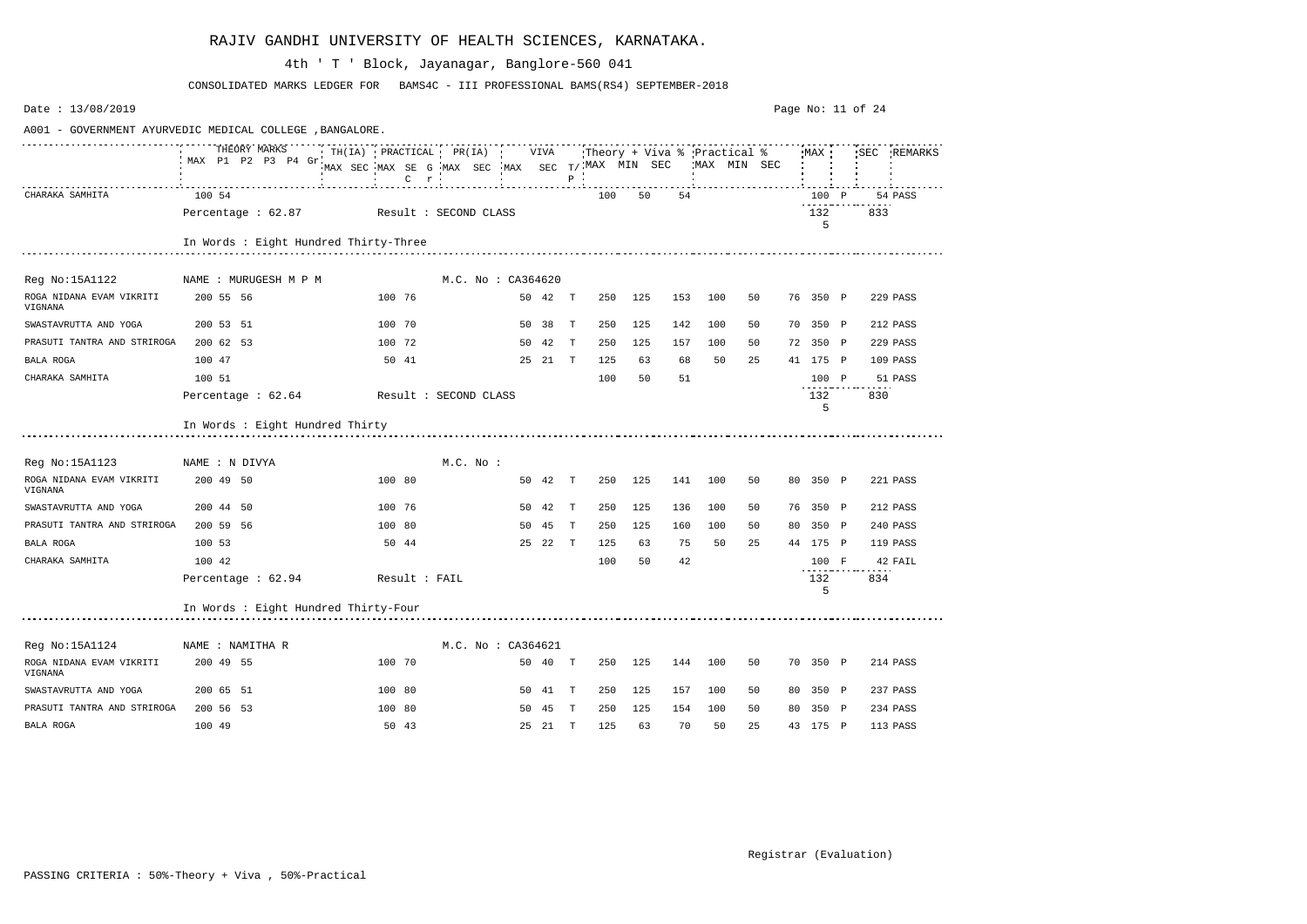| Date: 13/08/2019                                         |                                        |                                                                                                                                  |                      |         |              |     |     |     |             |    |          | Page No: 12 of 24 |             |
|----------------------------------------------------------|----------------------------------------|----------------------------------------------------------------------------------------------------------------------------------|----------------------|---------|--------------|-----|-----|-----|-------------|----|----------|-------------------|-------------|
| A001 - GOVERNMENT AYURVEDIC MEDICAL COLLEGE , BANGALORE. |                                        |                                                                                                                                  |                      |         |              |     |     |     |             |    |          |                   |             |
|                                                          | THEORY MARKS<br>MAX P1 P2 P3 P4 Gr.    | TH(IA) PRACTICAL PR(IA) : VIVA Theory + Viva % Practical % MAX :<br>MAX SEC MAX SE G MAX SEC MAX SEC $T/$ MAX MIN SEC<br>$C$ $r$ |                      |         | $P$ $\cdot$  |     |     |     | MAX MIN SEC |    | MAX      |                   | SEC REMARKS |
| CHARAKA SAMHITA                                          | 100 57                                 |                                                                                                                                  |                      |         |              | 100 | 50  | 57  |             |    | 100 P    |                   | 57 PASS     |
|                                                          | Percentage: 64.53                      | Result : SECOND CLASS                                                                                                            |                      |         |              |     |     |     |             |    | 132<br>5 | 855               |             |
|                                                          | In Words : Eight Hundred Fifty-Five    |                                                                                                                                  |                      |         |              |     |     |     |             |    |          |                   |             |
| Reg No:15A1125                                           | NAME : NETRA M                         |                                                                                                                                  | $M.C.$ No :          |         |              |     |     |     |             |    |          |                   |             |
| ROGA NIDANA EVAM VIKRITI<br>VIGNANA                      | 200 63 50                              | 100 82                                                                                                                           |                      | 50 42 T |              | 250 | 125 | 155 | 100         | 50 | 82 350 P |                   | 237 PASS    |
| SWASTAVRUTTA AND YOGA                                    | 200 62 55                              | 100 76                                                                                                                           |                      | 50 39   | $\mathbb{T}$ | 250 | 125 | 156 | 100         | 50 | 76 350 P |                   | 232 PASS    |
| PRASUTI TANTRA AND STRIROGA                              | 200 56 57                              | 100 84                                                                                                                           |                      | 50 48   | T            | 250 | 125 | 161 | 100         | 50 | 84 350 P |                   | 245 PASS    |
| BALA ROGA                                                | 100 48                                 | 50 43                                                                                                                            |                      | 25 21 T |              | 125 | 63  | 69  | 50          | 25 | 43 175 P |                   | 112 PASS    |
| CHARAKA SAMHITA                                          | 100 35                                 |                                                                                                                                  |                      |         |              | 100 | 50  | 35  |             |    | 100 F    |                   | 35 FAIL     |
|                                                          | Percentage : 64.98                     | Result : FAIL                                                                                                                    |                      |         |              |     |     |     |             |    | 132<br>5 | 861               |             |
|                                                          | In Words : Eight Hundred Sixty-One     |                                                                                                                                  |                      |         |              |     |     |     |             |    |          |                   |             |
| Reg No:15A1126                                           | NAME : NISCHITHA A                     |                                                                                                                                  | M.C. No : CA364622   |         |              |     |     |     |             |    |          |                   |             |
| ROGA NIDANA EVAM VIKRITI<br>VIGNANA                      | 200 58 62                              | 100 84                                                                                                                           |                      | 50 44 T |              | 250 | 125 | 164 | 100         | 50 | 84 350 P |                   | 248 PASS    |
| SWASTAVRUTTA AND YOGA                                    | 200 47 59                              | 100 80                                                                                                                           |                      | 50 42   | $\mathbb{T}$ | 250 | 125 | 148 | 100         | 50 | 80 350 P |                   | 228 PASS    |
| PRASUTI TANTRA AND STRIROGA                              | 200 52 53                              | 100 77                                                                                                                           |                      | 50 43   | T            | 250 | 125 | 148 | 100         | 50 | 77 350 P |                   | 225 PASS    |
| BALA ROGA                                                | 100 55                                 | 50 44                                                                                                                            |                      | 25 21 T |              | 125 | 63  | 76  | 50          | 25 | 44 175 P |                   | 120 PASS    |
| CHARAKA SAMHITA                                          | 100 57                                 |                                                                                                                                  |                      |         |              | 100 | 50  | 57  |             |    | 100 P    |                   | 57 PASS     |
|                                                          | Percentage : 66.26                     |                                                                                                                                  | Result : FIRST CLASS |         |              |     |     |     |             |    | 132<br>5 | 878               |             |
|                                                          | In Words : Eight Hundred Seventy-Eight |                                                                                                                                  |                      |         |              |     |     |     |             |    |          |                   |             |
| Reg No:15A1127                                           | NAME : NISCHITHA N                     |                                                                                                                                  | M.C. No : CA364623   |         |              |     |     |     |             |    |          |                   |             |
| ROGA NIDANA EVAM VIKRITI<br>VIGNANA                      | 200 46 46                              | 100 81                                                                                                                           |                      | 50 40 T |              | 250 | 125 | 132 | 100         | 50 | 81 350 P |                   | 213 PASS    |
| SWASTAVRUTTA AND YOGA                                    | 200 51 53                              | 100 65                                                                                                                           |                      | 50 37 T |              | 250 | 125 | 141 | 100         | 50 | 65 350 P |                   | 206 PASS    |
| PRASUTI TANTRA AND STRIROGA                              | 200 47 50                              | 100 80                                                                                                                           |                      | 50 42 T |              | 250 | 125 | 139 | 100         | 50 | 80 350 P |                   | 219 PASS    |
| BALA ROGA                                                | 100 48                                 | 50 43                                                                                                                            |                      | 25 21 T |              | 125 | 63  | 69  | 50          | 25 | 43 175 P |                   | 112 PASS    |

CONSOLIDATED MARKS LEDGER FOR BAMS4C - III PROFESSIONAL BAMS(RS4) SEPTEMBER-2018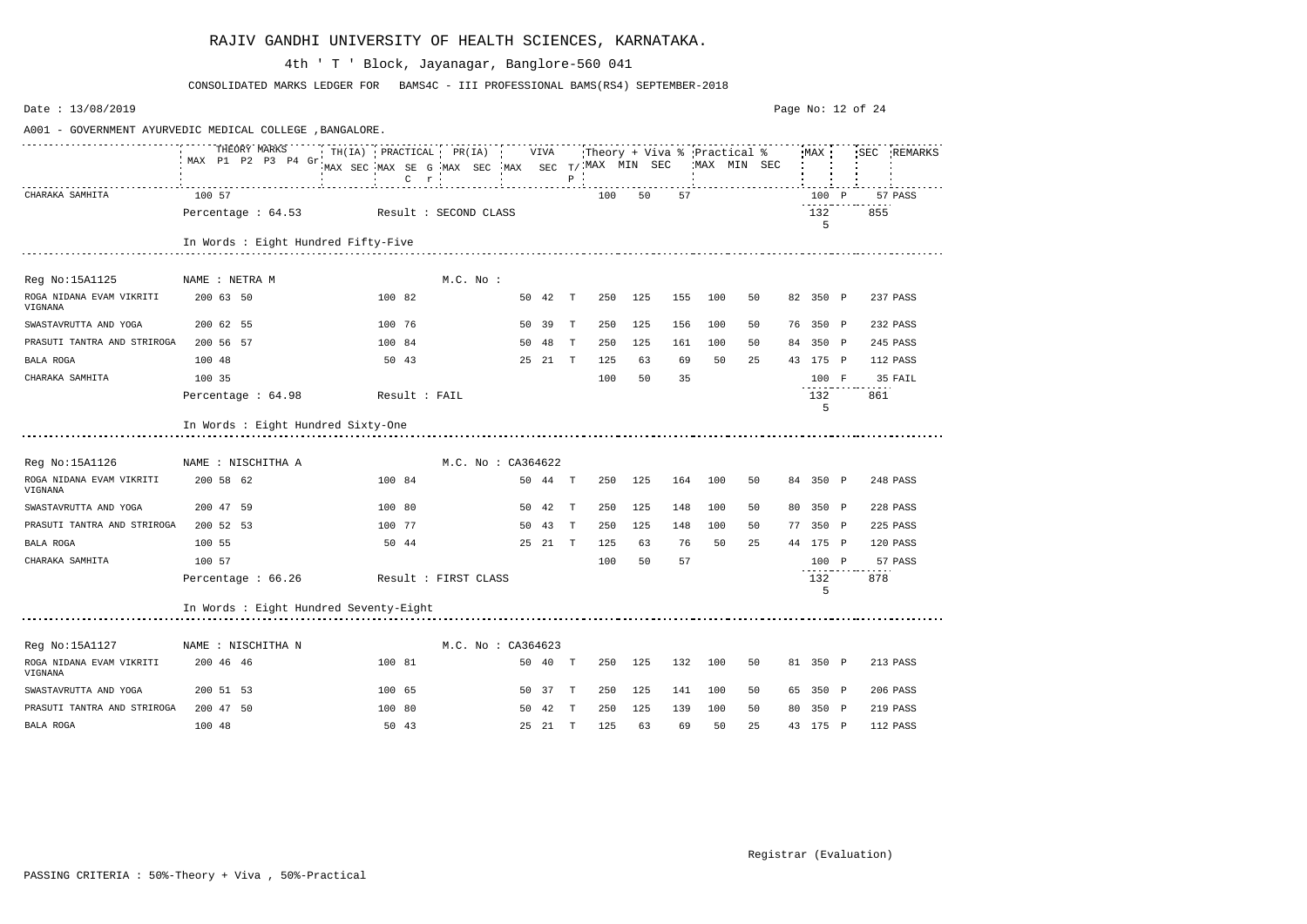| Date: 13/08/2019                                         |                                          |               |                                                                                                            |        |         |              |     |     |     |     |             | Page No: 13 of 24 |          |     |             |
|----------------------------------------------------------|------------------------------------------|---------------|------------------------------------------------------------------------------------------------------------|--------|---------|--------------|-----|-----|-----|-----|-------------|-------------------|----------|-----|-------------|
| A001 - GOVERNMENT AYURVEDIC MEDICAL COLLEGE , BANGALORE. |                                          |               |                                                                                                            |        |         |              |     |     |     |     |             |                   |          |     |             |
|                                                          | THEORY MARKS<br>MAX P1 P2 P3 P4 Gr.      | $C$ $r$       | TH(IA) PRACTICAL PR(IA) VIVA Theory + Viva % Practical %<br>MAX SEC MAX SE G MAX SEC MAX SEC T/MAX MIN SEC | $\sim$ |         | $\, {\bf P}$ |     |     |     |     | MAX MIN SEC |                   | MAX      |     | SEC REMARKS |
| CHARAKA SAMHITA                                          | 100 55                                   |               |                                                                                                            |        |         |              | 100 | 50  | 55  |     |             |                   | 100 P    |     | 55 PASS     |
|                                                          | Percentage : 60.75 Result : SECOND CLASS |               |                                                                                                            |        |         |              |     |     |     |     |             |                   | 132<br>5 | 805 |             |
|                                                          | In Words : Eight Hundred Five            |               |                                                                                                            |        |         |              |     |     |     |     |             |                   |          |     |             |
| Reg No:15A1128                                           | NAME : NISHANTH A B                      |               | $M.C.$ No :                                                                                                |        |         |              |     |     |     |     |             |                   |          |     |             |
| ROGA NIDANA EVAM VIKRITI<br>VIGNANA                      | 200 40 48                                | 100 64        |                                                                                                            |        | 50 37 T |              | 250 | 125 | 125 | 100 | 50          |                   | 64 350 P |     | 189 PASS    |
| SWASTAVRUTTA AND YOGA                                    | 200 45 46                                | 100 60        |                                                                                                            |        | 50 35   | $\mathbf{T}$ | 250 | 125 | 126 | 100 | 50          |                   | 60 350 P |     | 186 PASS    |
| PRASUTI TANTRA AND STRIROGA                              | 200 56 43                                | 100 67        |                                                                                                            |        | 50 40   | $\mathbb{T}$ | 250 | 125 | 139 | 100 | 50          |                   | 67 350 P |     | 206 PASS    |
| BALA ROGA                                                | 100 46                                   | 50 43         |                                                                                                            |        | 25 20 T |              | 125 | 63  | 66  | 50  | 25          |                   | 43 175 P |     | 109 PASS    |
| CHARAKA SAMHITA                                          | 100 31                                   |               |                                                                                                            |        |         |              | 100 | 50  | 31  |     |             |                   | 100 F    |     | 31 FAIL     |
|                                                          | Percentage : 54.42                       | Result : FAIL |                                                                                                            |        |         |              |     |     |     |     |             |                   | 132<br>5 | 721 |             |
|                                                          | In Words : Seven Hundred Twenty-One      |               |                                                                                                            |        |         |              |     |     |     |     |             |                   |          |     |             |
| Reg No:15A1129                                           | NAME : PAVITHRA C K                      |               | M.C. No : CA364624                                                                                         |        |         |              |     |     |     |     |             |                   |          |     |             |
| ROGA NIDANA EVAM VIKRITI<br>VIGNANA                      | 200 52 64                                | 100 60        |                                                                                                            |        | 50 35 T |              | 250 | 125 | 151 | 100 | 50          |                   | 60 350 P |     | 211 PASS    |
| SWASTAVRUTTA AND YOGA                                    | 200 57 65                                | 100 61        |                                                                                                            |        | 50 35   | T            | 250 | 125 | 157 | 100 | 50          |                   | 61 350 P |     | 218 PASS    |
| PRASUTI TANTRA AND STRIROGA                              | 200 64 55                                | 100 70        |                                                                                                            | 50     | 42      | T            | 250 | 125 | 161 | 100 | 50          | 70                | 350 P    |     | 231 PASS    |
| BALA ROGA                                                | 100 44                                   | 50 43         |                                                                                                            |        | 25 21 T |              | 125 | 63  | 65  | 50  | 25          |                   | 43 175 P |     | 108 PASS    |
| CHARAKA SAMHITA                                          | 100 56                                   |               |                                                                                                            |        |         |              | 100 | 50  | 56  |     |             |                   | 100 P    |     | 56 PASS     |
|                                                          | Percentage $: 62.19$                     |               | Result : SECOND CLASS                                                                                      |        |         |              |     |     |     |     |             |                   | 132<br>5 | 824 |             |
|                                                          | In Words : Eight Hundred Twenty-Four     |               |                                                                                                            |        |         |              |     |     |     |     |             |                   |          |     |             |
| Reg No:15A1130                                           | NAME : RAKSHITH K                        |               | $M.C.$ No :                                                                                                |        |         |              |     |     |     |     |             |                   |          |     |             |
| ROGA NIDANA EVAM VIKRITI<br>VIGNANA                      | 200 56 63                                | 100 65        |                                                                                                            |        | 50 32 T |              | 250 | 125 | 151 | 100 | 50          |                   | 65 350 P |     | 216 PASS    |
| SWASTAVRUTTA AND YOGA                                    | 200 45 58                                | 100 78        |                                                                                                            |        | 50 36 T |              | 250 | 125 | 139 | 100 | 50          |                   | 78 350 P |     | 217 PASS    |
| PRASUTI TANTRA AND STRIROGA                              | 200 65 50                                | 100 74        |                                                                                                            |        | 50 43 T |              | 250 | 125 | 158 | 100 | 50          |                   | 74 350 P |     | 232 PASS    |
| BALA ROGA                                                | 100 51                                   | 50 43         |                                                                                                            |        | 25 21 T |              | 125 | 63  | 72  | 50  | 25          |                   | 43 175 P |     | 115 PASS    |

CONSOLIDATED MARKS LEDGER FOR BAMS4C - III PROFESSIONAL BAMS(RS4) SEPTEMBER-2018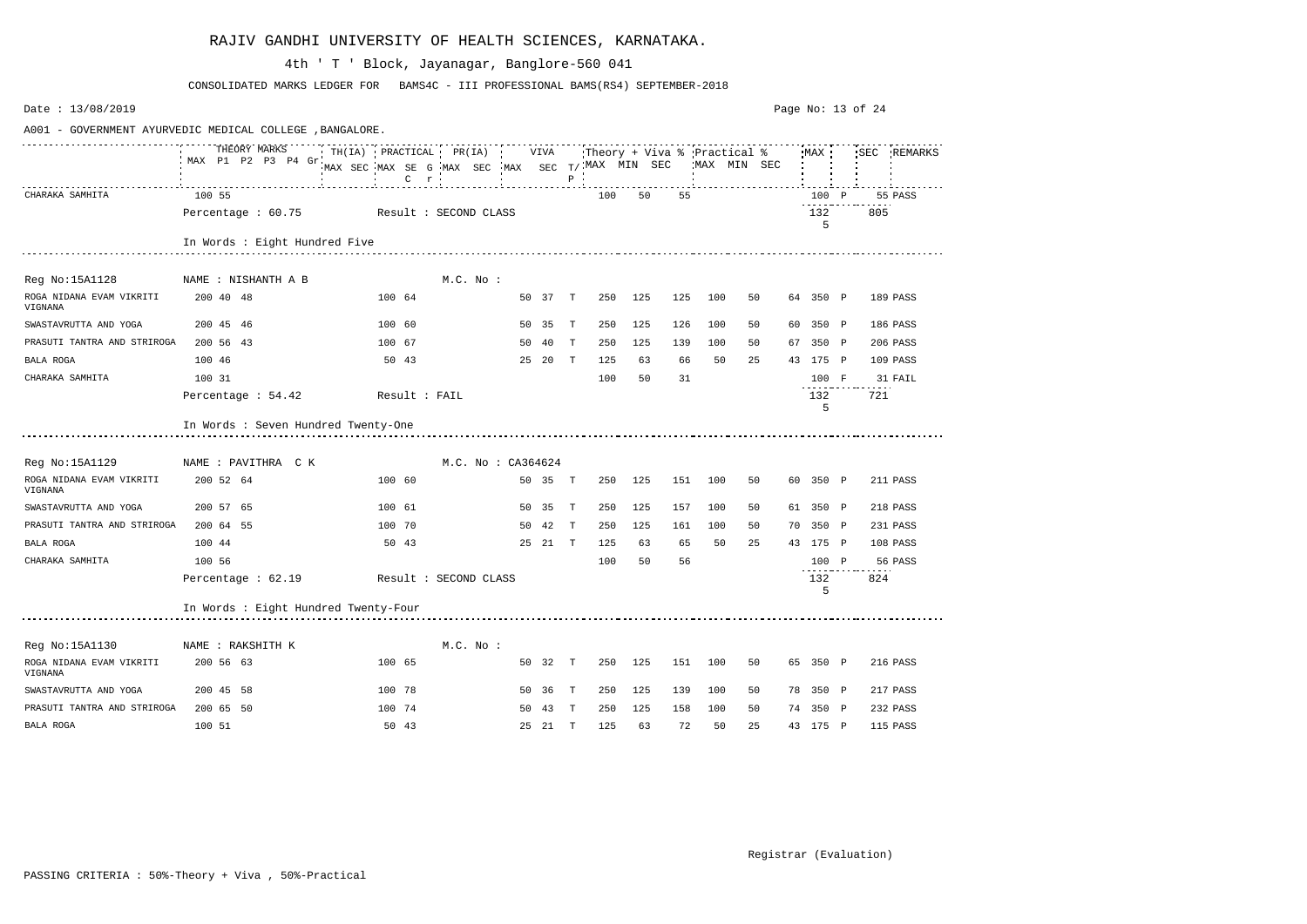| Date: 13/08/2019                    |                                                          |                                                             |                      |         |       |     |         |     |         |    |          | Page No: $14$ of 24 |          |
|-------------------------------------|----------------------------------------------------------|-------------------------------------------------------------|----------------------|---------|-------|-----|---------|-----|---------|----|----------|---------------------|----------|
|                                     | A001 - GOVERNMENT AYURVEDIC MEDICAL COLLEGE , BANGALORE. |                                                             |                      |         |       |     |         |     |         |    |          |                     |          |
|                                     | MAX P1 P2 P3 P4 Gr                                       | MAX SEC MAX SE G MAX SEC MAX SEC T/ MAX MIN SEC WAX MIN SEC | C r i p i p i        |         | $P$ : |     |         |     |         |    |          |                     |          |
| CHARAKA SAMHITA                     | 100 32                                                   |                                                             |                      |         |       | 100 | 50      | 32  |         |    | 100 F    |                     | 32 FAIL  |
|                                     | Percentage: 61.28 Result: FAIL                           |                                                             |                      |         |       |     |         |     |         |    | 132<br>5 | 812                 |          |
|                                     | In Words : Eight Hundred Twelve                          |                                                             |                      |         |       |     |         |     |         |    |          |                     |          |
| Reg No:15A1131 NAME : RASHMIC       |                                                          |                                                             | M.C. No : CA364625   |         |       |     |         |     |         |    |          |                     |          |
| ROGA NIDANA EVAM VIKRITI<br>VIGNANA | 200 60 61                                                | 100 77                                                      |                      | 50 38 T |       |     | 250 125 |     | 159 100 | 50 | 77 350 P |                     | 236 PASS |
| SWASTAVRUTTA AND YOGA               | 200 60 62                                                | 100 80                                                      |                      | 50 40 T |       | 250 | 125     | 162 | 100     | 50 | 80 350 P |                     | 242 PASS |
| PRASUTI TANTRA AND STRIROGA         | 200 72 55                                                | 100 80                                                      |                      | 50 46 T |       | 250 | 125     | 173 | 100     | 50 | 80 350 P |                     | 253 PASS |
| BALA ROGA                           | 100 50                                                   | 50 45                                                       |                      | 25 22 T |       | 125 | 63      | 72  | 50      | 25 | 45 175 P |                     | 117 PASS |
| CHARAKA SAMHITA                     | 100 59                                                   |                                                             |                      |         |       | 100 | 50      | 59  |         |    | 100 P    |                     | 59 PASS  |
|                                     | Percentage : $68.45$                                     | Result : FIRST CLASS                                        |                      |         |       |     |         |     |         |    | 132<br>5 | 907                 |          |
|                                     | In Words : Nine Hundred Seven                            |                                                             |                      |         |       |     |         |     |         |    |          |                     |          |
| Reg No:15A1132                      | NAME : RESHMA PETER K                                    |                                                             | M.C. No : CA364626   |         |       |     |         |     |         |    |          |                     |          |
| ROGA NIDANA EVAM VIKRITI<br>VIGNANA | 200 68 64                                                | 100 80                                                      |                      | 50 40 T |       |     | 250 125 |     | 172 100 | 50 | 80 350 P |                     | 252 PASS |
| SWASTAVRUTTA AND YOGA               | 200 59 63                                                | 100 79                                                      |                      | 50 41 T |       | 250 | 125     | 163 | 100     | 50 | 79 350 P |                     | 242 PASS |
| PRASUTI TANTRA AND STRIROGA         | 200 69 48                                                | 100 80                                                      |                      | 50 45 T |       | 250 | 125     | 162 | 100     | 50 | 80 350 P |                     | 242 PASS |
| BALA ROGA                           | 100 48                                                   | 50 44                                                       |                      | 25 22 T |       | 125 | 63      | 70  | 50      | 25 | 44 175 P |                     | 114 PASS |
| CHARAKA SAMHITA                     | 100 51                                                   |                                                             |                      |         |       | 100 | 50      | 51  |         |    | 100 P    |                     | 51 PASS  |
|                                     | Percentage $: 68.00$                                     |                                                             | Result : FIRST CLASS |         |       |     |         |     |         |    | 132<br>5 | 901                 |          |
|                                     | In Words : Nine Hundred One                              |                                                             |                      |         |       |     |         |     |         |    |          |                     |          |
| Reg No:15A1133                      | NAME : ROHINI NAGENDRA                                   |                                                             | M.C. No : CA364627   |         |       |     |         |     |         |    |          |                     |          |
| ROGA NIDANA EVAM VIKRITI<br>VIGNANA | 200 61 58                                                | 100 77                                                      |                      | 50 37 T |       | 250 | 125     | 156 | 100     | 50 | 77 350 P |                     | 233 PASS |
| SWASTAVRUTTA AND YOGA               | 200 73 65                                                | 100 80                                                      |                      | 50 42 T |       | 250 | 125     | 180 | 100     | 50 | 80 350 P |                     | 260 PASS |
| PRASUTI TANTRA AND STRIROGA         | 200 72 64                                                | 100 80                                                      |                      | 50 44 T |       | 250 | 125     | 180 | 100     | 50 | 80 350 P |                     | 260 PASS |
| BALA ROGA                           | 100 68                                                   | 50 45                                                       |                      | 25 22 T |       | 125 | 63      | 90  | 50      | 25 | 45 175 P |                     | 135 PASS |

CONSOLIDATED MARKS LEDGER FOR BAMS4C - III PROFESSIONAL BAMS(RS4) SEPTEMBER-2018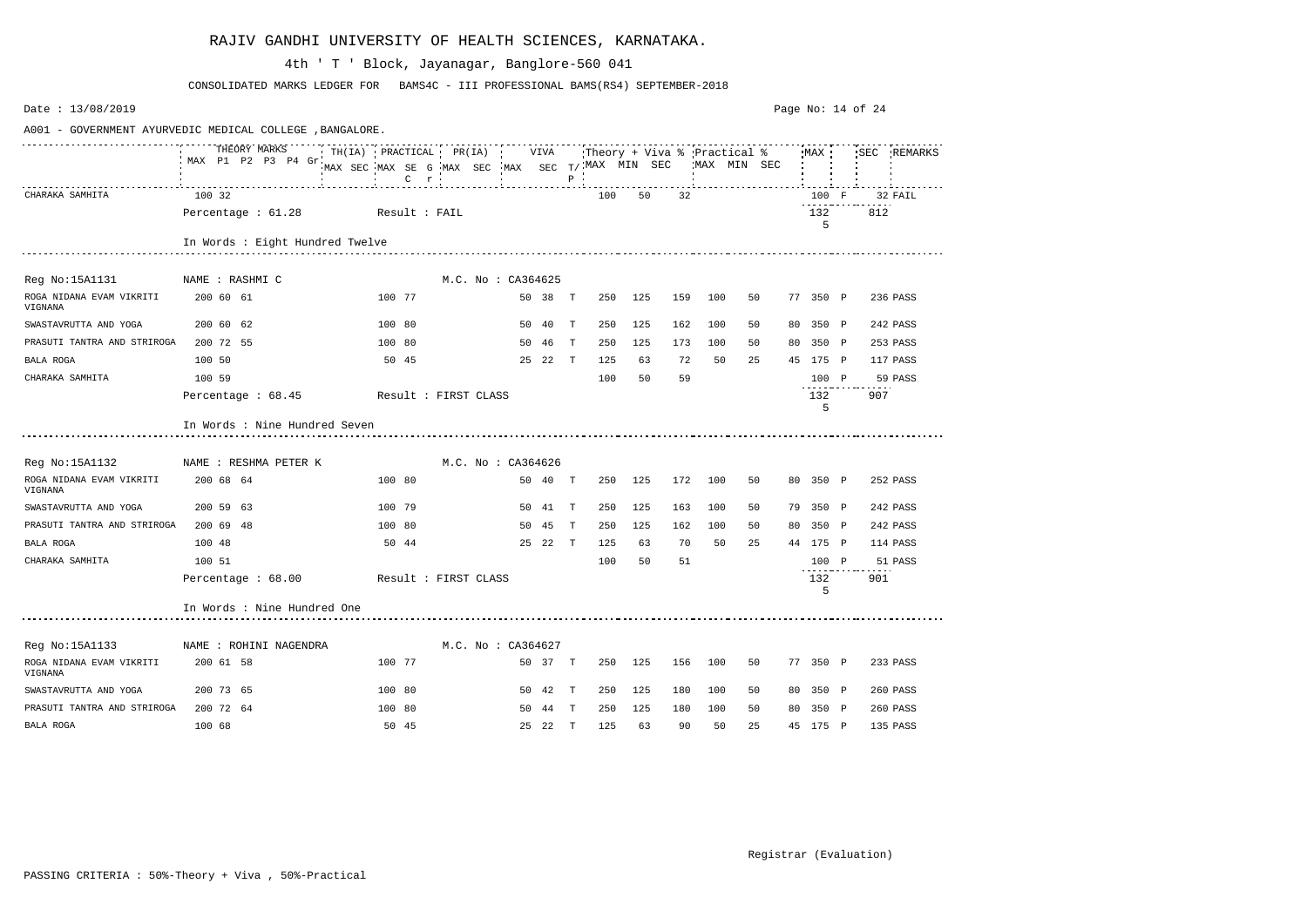| Date: 13/08/2019                    |                                                          |                                                                                                                                      |                    |         |              |     |         |     |              |    | Page No: 15 of 24 |          |             |
|-------------------------------------|----------------------------------------------------------|--------------------------------------------------------------------------------------------------------------------------------------|--------------------|---------|--------------|-----|---------|-----|--------------|----|-------------------|----------|-------------|
|                                     | A001 - GOVERNMENT AYURVEDIC MEDICAL COLLEGE , BANGALORE. |                                                                                                                                      |                    |         |              |     |         |     |              |    |                   |          |             |
|                                     | THEORY MARKS<br>MAX P1 P2 P3 P4 Gr.                      | TH(IA) PRACTICAL PR(IA) VIVA Theory + Viva % Practical % MAX !<br>MAX SEC MAX SE G MAX SEC MAX SEC T/ MAX MIN SEC<br>$C$ $r$ $\cdot$ |                    |         | $\, {\bf P}$ |     |         |     | 'MAX MIN SEC |    |                   |          | SEC REMARKS |
| CHARAKA SAMHITA                     | 100 55                                                   |                                                                                                                                      |                    |         |              | 100 | 50      | 55  |              |    | 100 P             |          | 55 PASS     |
|                                     | Percentage : 71.17 Result : FIRST CLASS                  |                                                                                                                                      |                    |         |              |     |         |     |              |    | 132<br>5          | 943      |             |
|                                     | In Words : Nine Hundred Fourty-Three                     |                                                                                                                                      |                    |         |              |     |         |     |              |    |                   |          |             |
| Reg No:15A1134                      | NAME : SACHIN S A                                        |                                                                                                                                      | M.C. No : CA364628 |         |              |     |         |     |              |    |                   |          |             |
| ROGA NIDANA EVAM VIKRITI<br>VIGNANA | 200 55 45                                                | 100 78                                                                                                                               |                    | 50 45 T |              |     | 250 125 | 145 | 100          | 50 | 78 350 P          |          | 223 PASS    |
| SWASTAVRUTTA AND YOGA               | 200 45 56                                                | 100 74                                                                                                                               |                    | 50 36 T |              | 250 | 125     | 137 | 100          | 50 | 74 350 P          |          | 211 PASS    |
| PRASUTI TANTRA AND STRIROGA         | 200 48 52                                                | 100 73                                                                                                                               |                    | 50 41   | $\mathbf{T}$ | 250 | 125     | 141 | 100          | 50 | 73 350 P          |          | 214 PASS    |
| BALA ROGA                           | 100 46                                                   | 50 41                                                                                                                                |                    | 25 20 T |              | 125 | 63      | 66  | 50           | 25 | 41 175 P          | 107 PASS |             |
| CHARAKA SAMHITA                     | 100 48<br>2                                              |                                                                                                                                      |                    |         |              | 100 | 50      | 50  |              |    | 100 P             |          | 50 PASS     |
|                                     | Percentage : 60.75                                       | Result : SECOND CLASS                                                                                                                |                    |         |              |     |         |     |              |    | 132<br>5          | 805      |             |
|                                     | In Words : Eight Hundred Five                            |                                                                                                                                      |                    |         |              |     |         |     |              |    |                   |          |             |
| Reg No:15A1135                      | NAME : SAMPRATH S NAYAK                                  |                                                                                                                                      | M.C. No : CA364629 |         |              |     |         |     |              |    |                   |          |             |
| ROGA NIDANA EVAM VIKRITI<br>VIGNANA | 200 59 56                                                | 100 81                                                                                                                               |                    | 50 46 T |              |     | 250 125 | 161 | 100          | 50 | 81 350 P          |          | 242 PASS    |
| SWASTAVRUTTA AND YOGA               | 200 58 62                                                | 100 80                                                                                                                               |                    | 50 42   | $\mathbb{T}$ | 250 | 125     | 162 | 100          | 50 | 80 350 P          |          | 242 PASS    |
| PRASUTI TANTRA AND STRIROGA         | 200 70 57                                                | 100 83                                                                                                                               |                    | 50 45   | T            | 250 | 125     | 172 | 100          | 50 | 83 350 P          |          | 255 PASS    |
| BALA ROGA                           | 100 65                                                   | 50 44                                                                                                                                |                    | 25 22 T |              | 125 | 63      | 87  | 50           | 25 | 44 175 P          | 131 PASS |             |
| CHARAKA SAMHITA                     | 100 55                                                   |                                                                                                                                      |                    |         |              | 100 | 50      | 55  |              |    | 100 P             |          | 55 PASS     |
|                                     | Percentage : 69.81                                       | Result : FIRST CLASS                                                                                                                 |                    |         |              |     |         |     |              |    | 132<br>5          | 925      |             |
|                                     | In Words : Nine Hundred Twenty-Five                      |                                                                                                                                      |                    |         |              |     |         |     |              |    |                   |          |             |
| Reg No:15A1136                      | NAME : SANJAY KUMAR JAIN. P                              |                                                                                                                                      | $M.C.$ No :        |         |              |     |         |     |              |    |                   |          |             |
| ROGA NIDANA EVAM VIKRITI<br>VIGNANA | 200 54 56                                                | 100 70                                                                                                                               |                    | 50 40 T |              |     | 250 125 | 150 | 100          | 50 | 70 350 P          |          | 220 PASS    |
| SWASTAVRUTTA AND YOGA               | 200 43 42                                                | 100 74                                                                                                                               |                    | 50 34 T |              | 250 | 125     | 119 | 100          | 50 | 74 350 F          |          | 193 FAIL    |
| PRASUTI TANTRA AND STRIROGA         | 200 47 53                                                | 100 78                                                                                                                               |                    | 50 45   | $\mathbf{T}$ | 250 | 125     | 145 | 100          | 50 | 78 350 P          |          | 223 PASS    |
| BALA ROGA                           | 100 53                                                   | 50 45                                                                                                                                |                    | 25 23 T |              | 125 | 63      | 76  | 50           | 25 | 45 175 P          | 121 PASS |             |

CONSOLIDATED MARKS LEDGER FOR BAMS4C - III PROFESSIONAL BAMS(RS4) SEPTEMBER-2018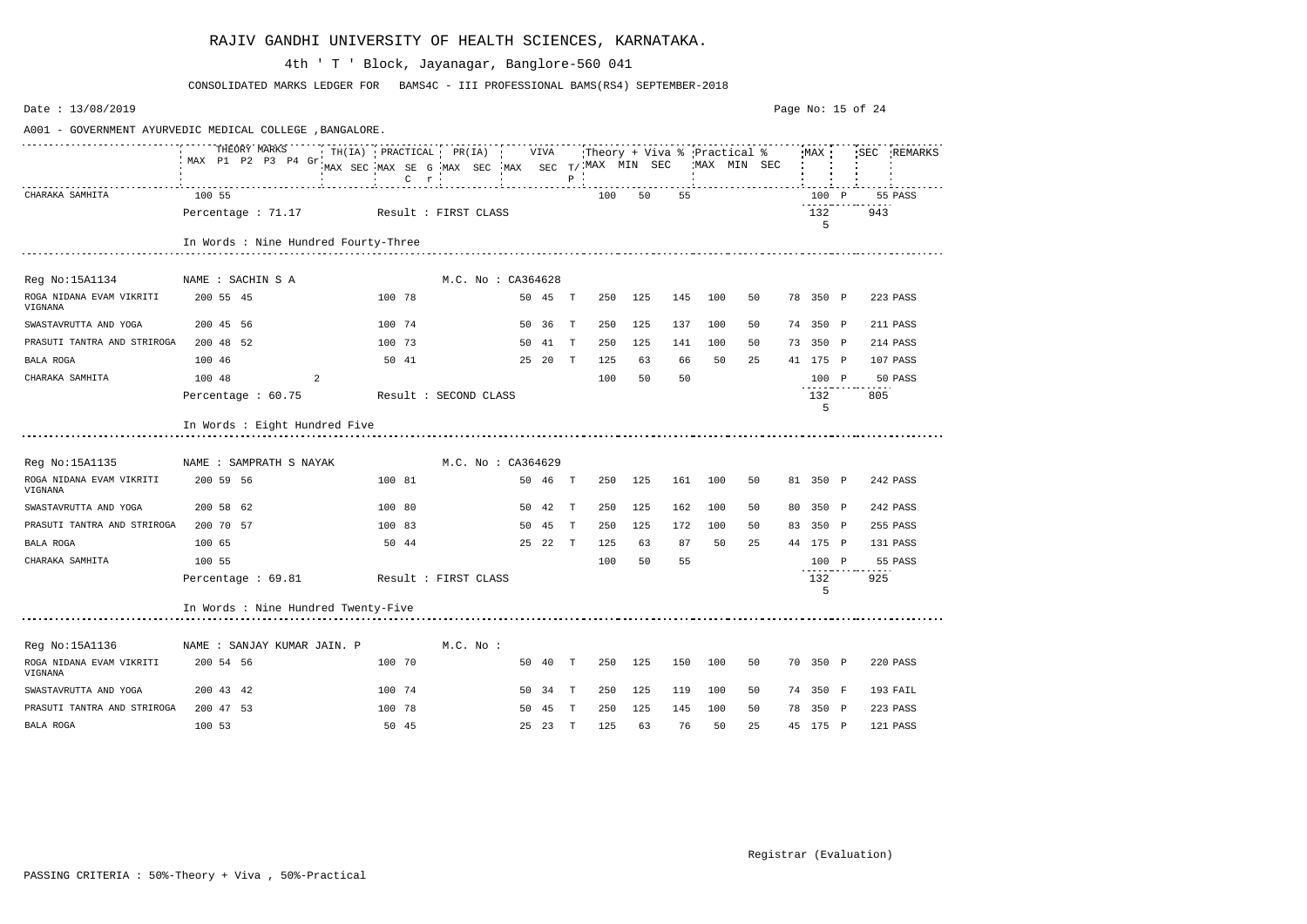| Date: 13/08/2019                                         |                                       |               |                                                   |             |                   |         |              |     |     |     |     |              | Page No: 16 of 24 |           |     |             |
|----------------------------------------------------------|---------------------------------------|---------------|---------------------------------------------------|-------------|-------------------|---------|--------------|-----|-----|-----|-----|--------------|-------------------|-----------|-----|-------------|
| A001 - GOVERNMENT AYURVEDIC MEDICAL COLLEGE , BANGALORE. |                                       |               |                                                   |             |                   |         |              |     |     |     |     |              |                   |           |     |             |
|                                                          | THEORY MARKS<br>MAX P1 P2 P3 P4 Gr    |               | MAX SEC MAX SE G MAX SEC MAX SEC $T/$ MAX MIN SEC |             |                   |         |              |     |     |     |     | MAX MIN SEC, |                   |           |     | SEC REMARKS |
| CHARAKA SAMHITA                                          | 100 51                                |               |                                                   |             |                   |         |              | 100 | 50  | 51  |     |              |                   | 100 P     |     | 51 PASS     |
|                                                          | Percentage: 60.98 Result: FAIL        |               |                                                   |             |                   |         |              |     |     |     |     |              |                   | 132<br>5  | 808 |             |
|                                                          | In Words : Eight Hundred Eight        |               |                                                   |             |                   |         |              |     |     |     |     |              |                   |           |     |             |
| Reg No:15A1137                                           | NAME : SANJAY KUMAR N B               |               |                                                   | $M.C.$ No : |                   |         |              |     |     |     |     |              |                   |           |     |             |
| ROGA NIDANA EVAM VIKRITI<br>VIGNANA                      | 200 46 45                             |               | 100 71                                            |             |                   | 50 42 T |              | 250 | 125 | 133 | 100 | 50           |                   | 71 350 P  |     | 204 PASS    |
| SWASTAVRUTTA AND YOGA                                    | 200 32 42                             |               | 100 76                                            |             | 50                | 32      | $\mathbb{T}$ | 250 | 125 | 106 | 100 | 50           |                   | 76 350 F  |     | 182 FAIL    |
| PRASUTI TANTRA AND STRIROGA                              | 200 39 46                             |               | 100 61                                            |             |                   | 50 39   | T            | 250 | 125 | 124 | 100 | 50           |                   | 61 350 F  |     | 185 FAIL    |
| BALA ROGA                                                | 100 42                                |               | 50 39                                             |             |                   | 25 19 T |              | 125 | 63  | 61  | 50  | 25           |                   | 39 175 F  |     | 100 FAIL    |
| CHARAKA SAMHITA                                          | 100 50                                |               |                                                   |             |                   |         |              | 100 | 50  | 50  |     |              |                   | 100 P     |     | 50 PASS     |
|                                                          | Percentage : 54.42                    | Result : FAIL |                                                   |             |                   |         |              |     |     |     |     |              |                   | 132<br>5  | 721 |             |
|                                                          | In Words : Seven Hundred Twenty-One   |               |                                                   |             |                   |         |              |     |     |     |     |              |                   |           |     |             |
| Reg No:15A1138                                           | NAME : SANTOSH GUDDALLI               |               |                                                   | $M.C.$ No : |                   |         |              |     |     |     |     |              |                   |           |     |             |
| ROGA NIDANA EVAM VIKRITI<br>VIGNANA                      | 200 53 53                             |               | 100 66                                            |             |                   | 50 45 T |              | 250 | 125 | 151 | 100 | 50           |                   | 66 350 P  |     | 217 PASS    |
| SWASTAVRUTTA AND YOGA                                    | 200 41 55                             |               | 100 56                                            |             |                   | 50 31 T |              | 250 | 125 | 127 | 100 | 50           |                   | 56 350 P  |     | 183 PASS    |
| PRASUTI TANTRA AND STRIROGA                              | 200 45 43                             |               | 100 60                                            |             |                   | 50 39   | $\mathbf{T}$ | 250 | 125 | 127 | 100 | 50           |                   | 60 350 P  |     | 187 PASS    |
| BALA ROGA                                                | 100 39                                |               | 50 36                                             |             |                   | 25 18 T |              | 125 | 63  | 57  | 50  | 25           |                   | 36 175 F  |     | 93 FAIL     |
| CHARAKA SAMHITA                                          | 100 43                                |               |                                                   |             |                   |         |              | 100 | 50  | 43  |     |              |                   | 100 F     |     | 43 FAIL     |
|                                                          | Percentage : 54.57                    |               | Result : FAIL                                     |             |                   |         |              |     |     |     |     |              |                   | 132<br>-5 | 723 |             |
|                                                          | In Words : Seven Hundred Twenty-Three |               |                                                   |             |                   |         |              |     |     |     |     |              |                   |           |     |             |
| Reg No:15A1139                                           | NAME : SAVITRI SHEELIN                |               |                                                   |             | M.C. No: CA364630 |         |              |     |     |     |     |              |                   |           |     |             |
| ROGA NIDANA EVAM VIKRITI<br>VIGNANA                      | 200 64 56                             |               | 100 76                                            |             |                   | 50 44 T |              | 250 | 125 | 164 | 100 | 50           |                   | 76 350 P  |     | 240 PASS    |
| SWASTAVRUTTA AND YOGA                                    | 200 51 55                             |               | 100 78                                            |             |                   | 50 38   | $\mathbb{T}$ | 250 | 125 | 144 | 100 | 50           |                   | 78 350 P  |     | 222 PASS    |
| PRASUTI TANTRA AND STRIROGA                              | 200 58 53                             |               | 100 61                                            |             |                   | 50 41 T |              | 250 | 125 | 152 | 100 | 50           |                   | 61 350 P  |     | 213 PASS    |
| BALA ROGA                                                | 100 55                                |               | 50 39                                             |             |                   | 25 19 T |              | 125 | 63  | 74  | 50  | 25           |                   | 39 175 P  |     | 113 PASS    |

CONSOLIDATED MARKS LEDGER FOR BAMS4C - III PROFESSIONAL BAMS(RS4) SEPTEMBER-2018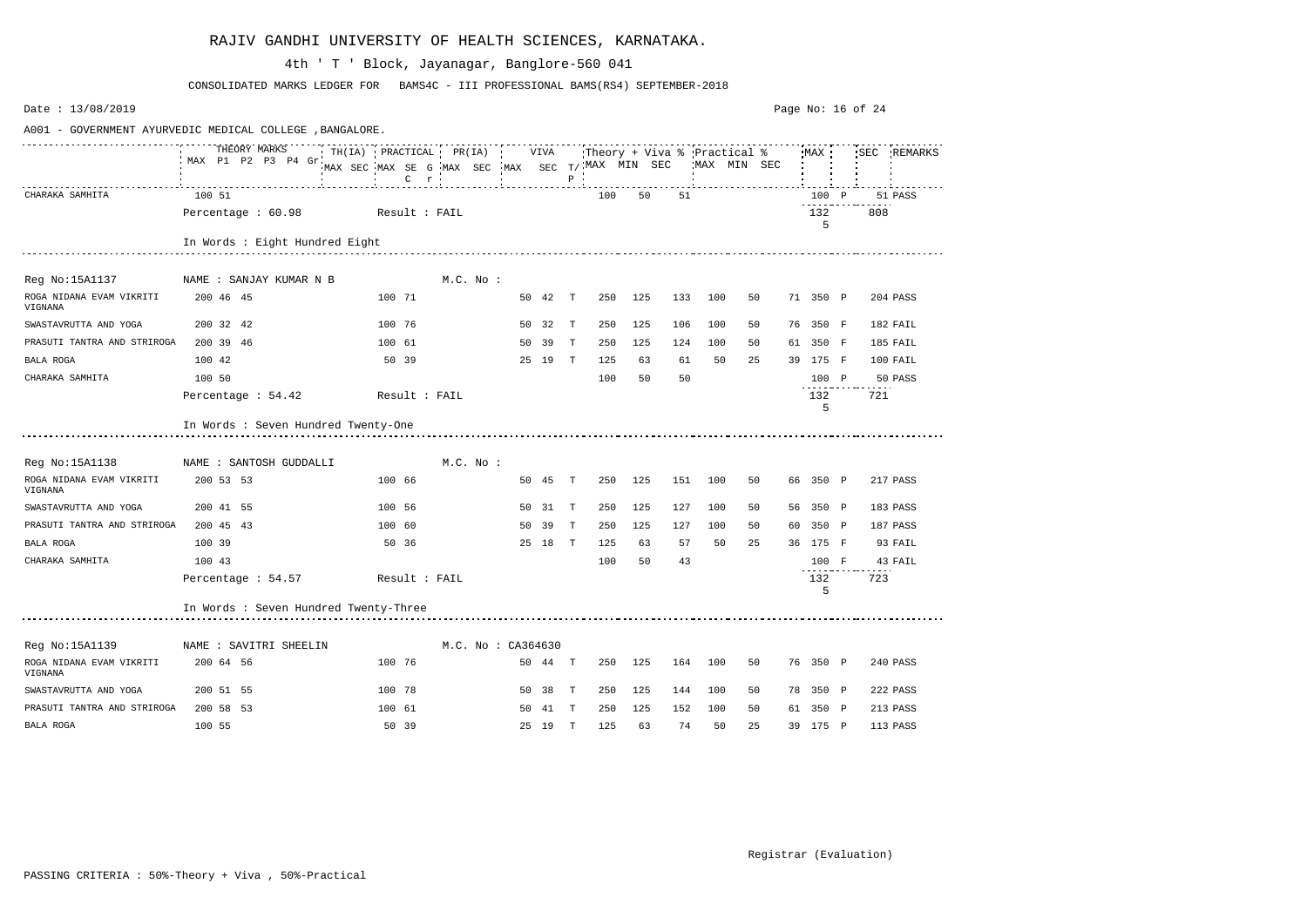| Date: 13/08/2019                    |                                                                 |                                                               |                      |         |              |     |         |     |                                   |    |          | Page No: 17 of 24 |             |
|-------------------------------------|-----------------------------------------------------------------|---------------------------------------------------------------|----------------------|---------|--------------|-----|---------|-----|-----------------------------------|----|----------|-------------------|-------------|
|                                     | A001 - GOVERNMENT AYURVEDIC MEDICAL COLLEGE , BANGALORE.        |                                                               |                      |         |              |     |         |     |                                   |    |          |                   |             |
|                                     | THEORY MARKS TH(IA) PRACTICAL PR(IA) VIVA<br>MAX P1 P2 P3 P4 Gr | MAX SEC MAX SE G MAX SEC MAX SEC $T/$ MAX MIN SEC WAX MIN SEC |                      |         |              |     |         |     | Theory + Viva % Practical % MAX ! |    |          |                   | SEC REMARKS |
| CHARAKA SAMHITA                     | 100 53                                                          |                                                               |                      |         |              | 100 | 50      | 53  |                                   |    | 100 P    |                   | 53 PASS     |
|                                     | Percentage: 63.47 Result: SECOND CLASS                          |                                                               |                      |         |              |     |         |     |                                   |    | 132<br>5 | 841               |             |
|                                     | In Words : Eight Hundred Fourty-One                             |                                                               |                      |         |              |     |         |     |                                   |    |          |                   |             |
| Reg No:15A1140                      | NAME : SHAMBHULINGAIAH                                          |                                                               | M.C. No: CA364631    |         |              |     |         |     |                                   |    |          |                   |             |
| ROGA NIDANA EVAM VIKRITI<br>VIGNANA | 200 67 53                                                       | 100 70                                                        |                      | 50 42 T |              | 250 | 125     | 162 | 100                               | 50 | 70 350 P |                   | 232 PASS    |
| SWASTAVRUTTA AND YOGA               | 200 50 49                                                       | 100 76                                                        |                      | 50 34 T |              | 250 | 125     | 133 | 100                               | 50 | 76 350 P |                   | 209 PASS    |
| PRASUTI TANTRA AND STRIROGA         | 200 55 44                                                       | 100 62                                                        |                      | 50 40   | $\mathbf{T}$ | 250 | 125     | 139 | 100                               | 50 | 62 350 P |                   | 201 PASS    |
| BALA ROGA                           | 100 53                                                          | 50 40                                                         |                      | 25 21 T |              | 125 | 63      | 74  | 50                                | 25 | 40 175 P |                   | 114 PASS    |
| CHARAKA SAMHITA                     | 100 50                                                          |                                                               |                      |         |              | 100 | 50      | 50  |                                   |    | 100 P    |                   | 50 PASS     |
|                                     | Percentage : 60.83                                              | Result : SECOND CLASS                                         |                      |         |              |     |         |     |                                   |    | 132<br>5 | 806               |             |
|                                     | In Words : Eight Hundred Six                                    |                                                               |                      |         |              |     |         |     |                                   |    |          |                   |             |
| Reg No:15A1141                      | NAME : SHEHRAZ PASHA                                            |                                                               | M.C. No : CA364632   |         |              |     |         |     |                                   |    |          |                   |             |
| ROGA NIDANA EVAM VIKRITI<br>VIGNANA | 200 65 57                                                       | 100 70                                                        |                      | 50 45 T |              |     | 250 125 | 167 | 100                               | 50 | 70 350 P |                   | 237 PASS    |
| SWASTAVRUTTA AND YOGA               | 200 66 48                                                       | 100 80                                                        |                      | 50 40   | T            | 250 | 125     | 154 | 100                               | 50 | 80 350 P |                   | 234 PASS    |
| PRASUTI TANTRA AND STRIROGA         | 200 52 48                                                       | 100 83                                                        |                      | 50 47   | T            | 250 | 125     | 147 | 100                               | 50 | 83 350 P |                   | 230 PASS    |
| BALA ROGA                           | 100 64                                                          | 50 46                                                         |                      | 25 23 T |              | 125 | 63      | 87  | 50                                | 25 | 46 175 P |                   | 133 PASS    |
| CHARAKA SAMHITA                     | 100 52                                                          |                                                               |                      |         |              | 100 | 50      | 52  |                                   |    | 100 P    |                   | 52 PASS     |
|                                     | Percentage : 66.87                                              |                                                               | Result : FIRST CLASS |         |              |     |         |     |                                   |    | 132<br>5 | 886               |             |
|                                     | In Words : Eight Hundred Eighty-Six                             |                                                               |                      |         |              |     |         |     |                                   |    |          |                   |             |
| Reg No:15A1142                      | NAME : SHILPA.M.S                                               |                                                               | M.C. No : CA364633   |         |              |     |         |     |                                   |    |          |                   |             |
| ROGA NIDANA EVAM VIKRITI<br>VIGNANA | 200 52 55                                                       | 100 72                                                        |                      | 50 46 T |              | 250 | 125     | 153 | 100                               | 50 | 72 350 P |                   | 225 PASS    |
| SWASTAVRUTTA AND YOGA               | 200 52 51                                                       | 100 78                                                        |                      | 50 41 T |              | 250 | 125     | 144 | 100                               | 50 | 78 350 P |                   | 222 PASS    |
| PRASUTI TANTRA AND STRIROGA         | 200 54 54                                                       | 100 70                                                        |                      | 50 44 T |              | 250 | 125     | 152 | 100                               | 50 | 70 350 P |                   | 222 PASS    |
| BALA ROGA                           | 100 56                                                          | 50 43                                                         |                      | 25 21 T |              | 125 | 63      | 77  | 50                                | 25 | 43 175 P |                   | 120 PASS    |

CONSOLIDATED MARKS LEDGER FOR BAMS4C - III PROFESSIONAL BAMS(RS4) SEPTEMBER-2018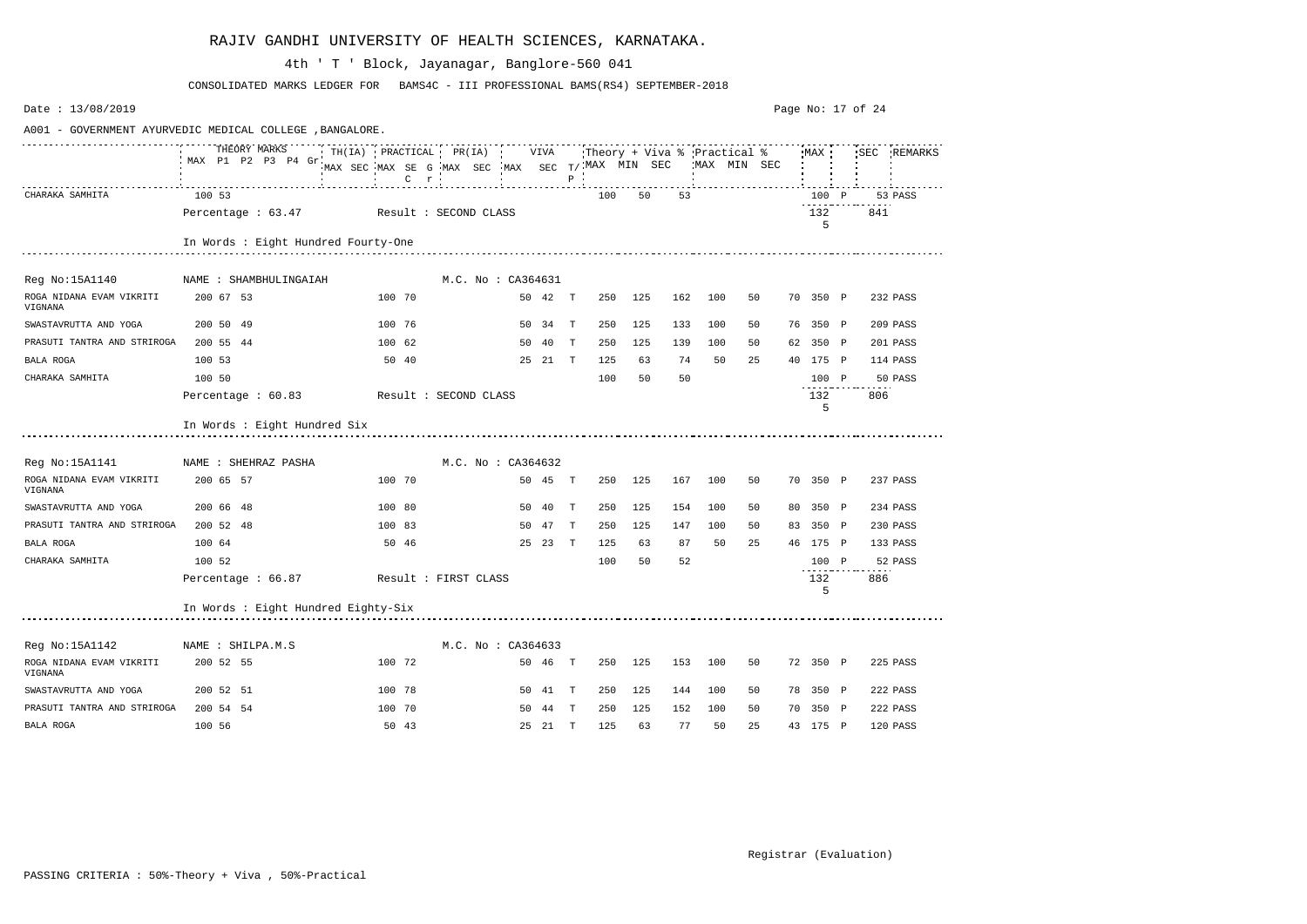| Date: 13/08/2019                                         |                                          |                                                                                            |                       |         |              |     |                               |     |             |    | Page No: 18 of 24 |          |     |             |
|----------------------------------------------------------|------------------------------------------|--------------------------------------------------------------------------------------------|-----------------------|---------|--------------|-----|-------------------------------|-----|-------------|----|-------------------|----------|-----|-------------|
| A001 - GOVERNMENT AYURVEDIC MEDICAL COLLEGE , BANGALORE. |                                          |                                                                                            |                       |         |              |     |                               |     |             |    |                   |          |     |             |
|                                                          | THEORY MARKS<br>MAX P1 P2 P3 P4 Gr.      | TH(IA) PRACTICAL PR(IA) VIVA<br>MAX SEC MAX SE G MAX SEC MAX SEC T/ MAX MIN SEC<br>$C$ $r$ | <b>TELEVISION</b>     |         | $\, {\bf P}$ |     | :Theory + Viva % :Practical % |     | MAX MIN SEC |    |                   | MAX      |     | SEC REMARKS |
| CHARAKA SAMHITA                                          | 100 57                                   |                                                                                            |                       |         |              | 100 | 50                            | 57  |             |    |                   | 100 P    |     | 57 PASS     |
|                                                          | Percentage : 63.85 Result : SECOND CLASS |                                                                                            |                       |         |              |     |                               |     |             |    |                   | 132<br>5 | 846 |             |
|                                                          | In Words : Eight Hundred Fourty-Six      |                                                                                            |                       |         |              |     |                               |     |             |    |                   |          |     |             |
| Reg No:15A1143                                           | NAME : SHIVANI RAKSHITHA RAJAN           |                                                                                            | M.C. No : CA364634    |         |              |     |                               |     |             |    |                   |          |     |             |
| ROGA NIDANA EVAM VIKRITI<br>VIGNANA                      | 200 61 69                                | 100 77                                                                                     |                       | 50 46   | T            | 250 | 125                           | 176 | 100         | 50 |                   | 77 350 P |     | 253 PASS    |
| SWASTAVRUTTA AND YOGA                                    | 200 59 57                                | 100 78                                                                                     |                       | 50 39   | T            | 250 | 125                           | 155 | 100         | 50 |                   | 78 350 P |     | 233 PASS    |
| PRASUTI TANTRA AND STRIROGA                              | 200 60 65                                | 100 82                                                                                     | 50                    | 45      | $\mathbb{T}$ | 250 | 125                           | 170 | 100         | 50 |                   | 82 350 P |     | 252 PASS    |
| BALA ROGA                                                | 100 67                                   | 50 43                                                                                      |                       | 25 20 T |              | 125 | 63                            | 87  | 50          | 25 |                   | 43 175 P |     | 130 PASS    |
| CHARAKA SAMHITA                                          | 100 65                                   |                                                                                            |                       |         |              | 100 | 50                            | 65  |             |    |                   | 100 P    |     | 65 PASS     |
|                                                          | Percentage : 70.42                       | Result : FIRST CLASS                                                                       |                       |         |              |     |                               |     |             |    |                   | 132<br>5 | 933 |             |
|                                                          | In Words : Nine Hundred Thirty-Three     |                                                                                            |                       |         |              |     |                               |     |             |    |                   |          |     |             |
| Reg No:15A1144                                           | NAME : SHREEKANTHA D DODMANI             |                                                                                            | M.C. No : CA364635    |         |              |     |                               |     |             |    |                   |          |     |             |
| ROGA NIDANA EVAM VIKRITI<br>VIGNANA                      | 200 62 55                                | 100 78                                                                                     |                       | 50 45   | $\mathbf{T}$ | 250 | 125                           | 162 | 100         | 50 |                   | 78 350 P |     | 240 PASS    |
| SWASTAVRUTTA AND YOGA                                    | 200 40 52                                | 100 76                                                                                     | 50                    | 39      | $\mathbb{T}$ | 250 | 125                           | 131 | 100         | 50 |                   | 76 350 P |     | 207 PASS    |
| PRASUTI TANTRA AND STRIROGA                              | 200 64 54                                | 100 70                                                                                     | 50                    | 40      | T            | 250 | 125                           | 158 | 100         | 50 | 70                | 350 P    |     | 228 PASS    |
| BALA ROGA                                                | 100 57                                   | 50 43                                                                                      |                       | 25 20   | $\mathbf{T}$ | 125 | 63                            | 77  | 50          | 25 |                   | 43 175 P |     | 120 PASS    |
| CHARAKA SAMHITA                                          | 100 55                                   |                                                                                            |                       |         |              | 100 | 50                            | 55  |             |    |                   | 100 P    |     | 55 PASS     |
|                                                          | Percentage $: 64.15$                     |                                                                                            | Result : SECOND CLASS |         |              |     |                               |     |             |    |                   | 132<br>5 | 850 |             |
|                                                          | In Words : Eight Hundred Fifty           |                                                                                            |                       |         |              |     |                               |     |             |    |                   |          |     |             |
| Reg No:15A1145                                           | NAME : SHWETHA                           |                                                                                            | M.C. No : CA364636    |         |              |     |                               |     |             |    |                   |          |     |             |
| ROGA NIDANA EVAM VIKRITI<br>VIGNANA                      | 200 67 63                                | 100 72                                                                                     |                       | 50 42 T |              | 250 | 125                           | 172 | 100         | 50 |                   | 72 350 P |     | 244 PASS    |
| SWASTAVRUTTA AND YOGA                                    | 200 74 62                                | 100 79                                                                                     |                       | 50 40 T |              | 250 | 125                           | 176 | 100         | 50 |                   | 79 350 P |     | 255 PASS    |
| PRASUTI TANTRA AND STRIROGA                              | 200 72 59                                | 100 80                                                                                     |                       | 50 46 T |              | 250 | 125                           | 177 | 100         | 50 |                   | 80 350 P |     | 257 PASS    |
| BALA ROGA                                                | 100 67                                   | 50 43                                                                                      |                       | 25 21 T |              | 125 | 63                            | 88  | 50          | 25 |                   | 43 175 P |     | 131 PASS    |

CONSOLIDATED MARKS LEDGER FOR BAMS4C - III PROFESSIONAL BAMS(RS4) SEPTEMBER-2018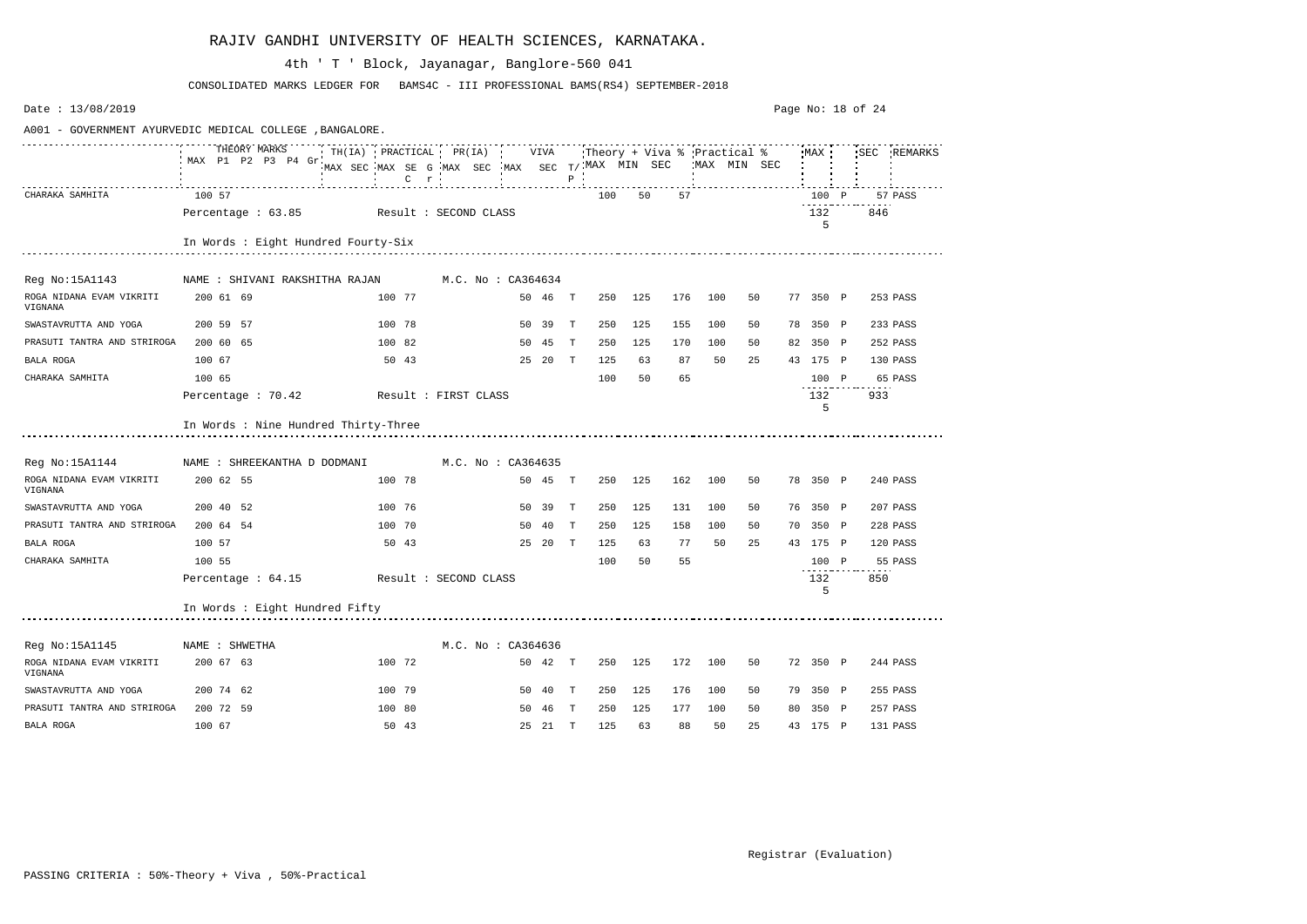| Date: $13/08/2019$                  |                                                          |                                                                                            |                   |    |              |         |     |     |                                            |    |    |          | Page No: 19 of 24 |             |
|-------------------------------------|----------------------------------------------------------|--------------------------------------------------------------------------------------------|-------------------|----|--------------|---------|-----|-----|--------------------------------------------|----|----|----------|-------------------|-------------|
|                                     | A001 - GOVERNMENT AYURVEDIC MEDICAL COLLEGE , BANGALORE. |                                                                                            |                   |    |              |         |     |     |                                            |    |    |          |                   |             |
|                                     | THEORY MARKS<br>MAX P1 P2 P3 P4 Gr.                      | TH(IA) PRACTICAL PR(IA) VIVA<br>MAX SEC MAX SE G MAX SEC MAX SEC T/ MAX MIN SEC<br>$C$ $r$ |                   |    | $\, {\bf P}$ |         |     |     | Theory + Viva % Practical %<br>MAX MIN SEC |    |    | MAX      |                   | SEC REMARKS |
| CHARAKA SAMHITA                     | 100 68                                                   |                                                                                            |                   |    |              | 100     | 50  | 68  |                                            |    |    | 100 P    |                   | 68 PASS     |
|                                     | Percentage : 72.08                                       | Result : FIRST CLASS                                                                       |                   |    |              |         |     |     |                                            |    |    | 132<br>5 | 955               |             |
|                                     | In Words : Nine Hundred Fifty-Five                       |                                                                                            |                   |    |              |         |     |     |                                            |    |    |          |                   |             |
| Reg No:15A1146                      | NAME : SNEHA G                                           |                                                                                            | M.C. No: CA364637 |    |              |         |     |     |                                            |    |    |          |                   |             |
| ROGA NIDANA EVAM VIKRITI<br>VIGNANA | 200 57 45                                                | 100 78                                                                                     | 50 41 T           |    |              | 250 125 |     | 143 | 100                                        | 50 |    | 78 350 P |                   | 221 PASS    |
| SWASTAVRUTTA AND YOGA               | 200 54 54                                                | 100 76                                                                                     | 50 42 T           |    |              | 250     | 125 | 150 | 100                                        | 50 |    | 76 350 P |                   | 226 PASS    |
| PRASUTI TANTRA AND STRIROGA         | 200 57 49                                                | 100 82                                                                                     | 50 44             |    | T            | 250     | 125 | 150 | 100                                        | 50 |    | 82 350 P |                   | 232 PASS    |
| BALA ROGA                           | 100 49                                                   | 50 40                                                                                      | 25 20 T           |    |              | 125     | 63  | 69  | 50                                         | 25 |    | 40 175 P |                   | 109 PASS    |
| CHARAKA SAMHITA                     | 100 60                                                   |                                                                                            |                   |    |              | 100     | 50  | 60  |                                            |    |    | 100 P    |                   | 60 PASS     |
|                                     | Percentage : 64.00                                       | Result : SECOND CLASS                                                                      |                   |    |              |         |     |     |                                            |    |    | 132<br>5 | 848               |             |
|                                     | In Words : Eight Hundred Fourty-Eight                    |                                                                                            |                   |    |              |         |     |     |                                            |    |    |          |                   |             |
| Reg No:15A1147                      | NAME : SOUDARYA N                                        | M.C. No.                                                                                   |                   |    |              |         |     |     |                                            |    |    |          |                   |             |
| ROGA NIDANA EVAM VIKRITI<br>VIGNANA | 200 43 41                                                | 100 80                                                                                     | 50 45 T           |    |              | 250     | 125 | 129 | 100                                        | 50 |    | 80 350 P |                   | 209 PASS    |
| SWASTAVRUTTA AND YOGA               | 200 49 44                                                | 100 75                                                                                     | 50 36             |    | T            | 250     | 125 | 129 | 100                                        | 50 |    | 75 350 P |                   | 204 PASS    |
| PRASUTI TANTRA AND STRIROGA         | 200 52 54                                                | 100 66                                                                                     | 50                | 41 | T            | 250     | 125 | 147 | 100                                        | 50 | 66 | 350 P    |                   | 213 PASS    |
| BALA ROGA                           | 100 31                                                   | 50 36                                                                                      | 25 18             |    | $\mathbf{T}$ | 125     | 63  | 49  | 50                                         | 25 |    | 36 175 F |                   | 85 FAIL     |
| CHARAKA SAMHITA                     | 100 34                                                   |                                                                                            |                   |    |              | 100     | 50  | 34  |                                            |    |    | 100 F    |                   | 34 FAIL     |
|                                     | Percentage : 56.23                                       | Result : FAIL                                                                              |                   |    |              |         |     |     |                                            |    |    | 132<br>5 | 745               |             |
|                                     | In Words : Seven Hundred Fourty-Five                     |                                                                                            |                   |    |              |         |     |     |                                            |    |    |          |                   |             |
| Reg No:15A1148                      | NAME : SRIDHAR BABU K V                                  | $M.C.$ No :                                                                                |                   |    |              |         |     |     |                                            |    |    |          |                   |             |
| ROGA NIDANA EVAM VIKRITI<br>VIGNANA | 200 50 50                                                | 100 74                                                                                     | 50 40 T           |    |              | 250 125 |     | 140 | 100                                        | 50 |    | 74 350 P |                   | 214 PASS    |
| SWASTAVRUTTA AND YOGA               | 200 42 47                                                | 100 75                                                                                     | 50 38 T           |    |              | 250     | 125 | 127 | 100                                        | 50 |    | 75 350 P |                   | 202 PASS    |
| PRASUTI TANTRA AND STRIROGA         | 200 63 53                                                | 100 72                                                                                     | 50 43 T           |    |              | 250     | 125 | 159 | 100                                        | 50 |    | 72 350 P |                   | 231 PASS    |
| BALA ROGA                           | 100 34                                                   | 50 42                                                                                      | 25 21 T           |    |              | 125     | 63  | 55  | 50                                         | 25 |    | 42 175 F |                   | 97 FAIL     |

CONSOLIDATED MARKS LEDGER FOR BAMS4C - III PROFESSIONAL BAMS(RS4) SEPTEMBER-2018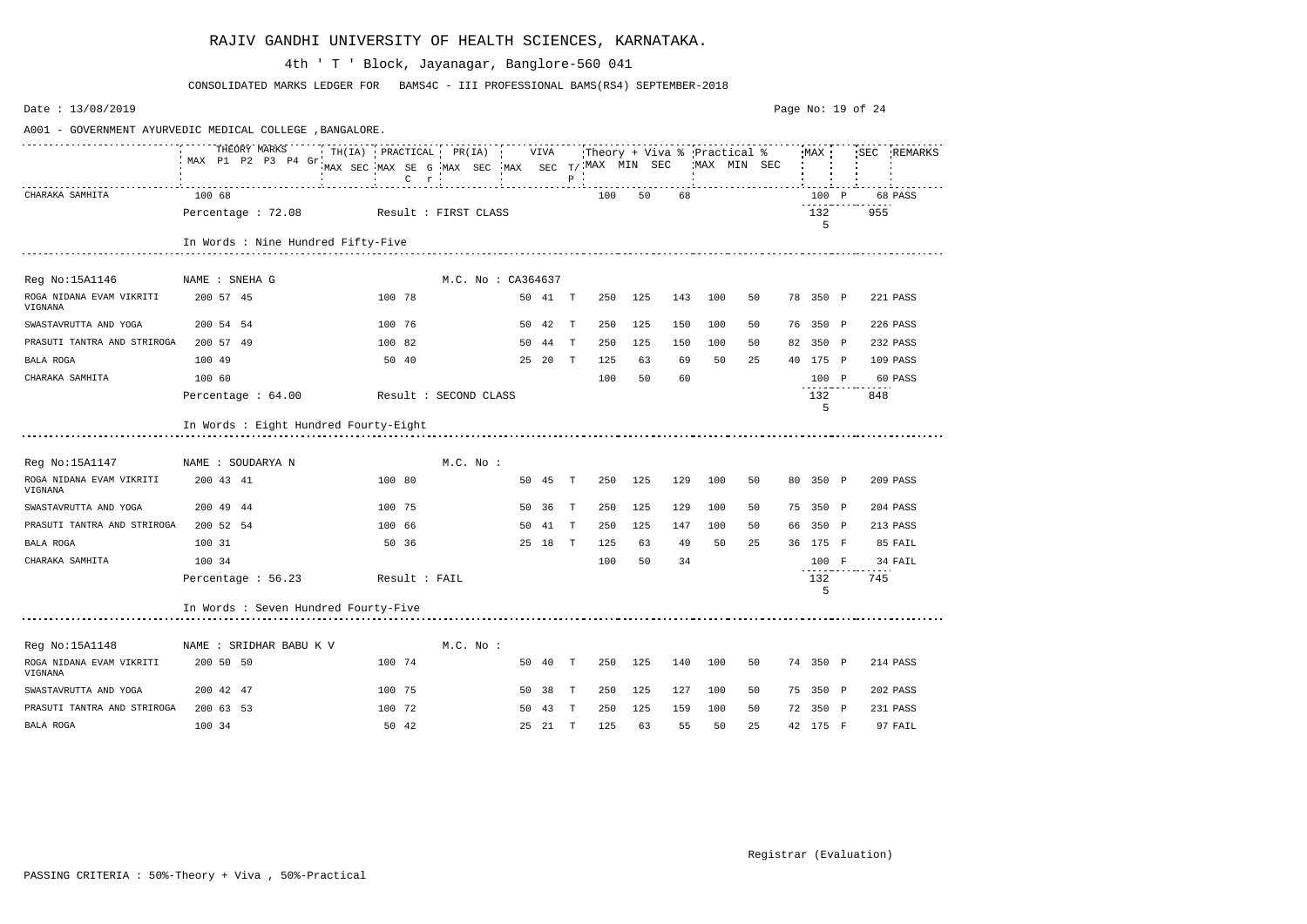| Date: 13/08/2019                                        |                                    |                                                                                                                 |                    |         |              |                             |     |     |     |              |          | Page No: 20 of 24 |             |
|---------------------------------------------------------|------------------------------------|-----------------------------------------------------------------------------------------------------------------|--------------------|---------|--------------|-----------------------------|-----|-----|-----|--------------|----------|-------------------|-------------|
| A001 - GOVERNMENT AYURVEDIC MEDICAL COLLEGE, BANGALORE. |                                    |                                                                                                                 |                    |         |              |                             |     |     |     |              |          |                   |             |
|                                                         | MAX P1 P2 P3 P4 Gr.                | THEORY MARKS TH(IA) PRACTICAL PR(IA) VIVA<br>MAX SEC MAX SE G MAX SEC MAX SEC T/ MAX MIN SEC<br>$C$ $r$ $\cdot$ |                    |         | $\, {\bf P}$ | Theory + Viva % Practical % |     |     |     | 'MAX MIN SEC | MAX      |                   | SEC REMARKS |
| CHARAKA SAMHITA                                         | 100 46                             |                                                                                                                 |                    |         |              | 100                         | 50  | 46  |     |              | 100 F    |                   | 46 FAIL     |
|                                                         | Percentage $: 59.62$               | Result : FAIL                                                                                                   |                    |         |              |                             |     |     |     |              | 132<br>5 | 790               |             |
|                                                         | In Words : Seven Hundred Ninety    |                                                                                                                 |                    |         |              |                             |     |     |     |              |          |                   |             |
| Reg No:15A1149                                          | NAME : SUHAS M                     |                                                                                                                 | M.C. No : CA364638 |         |              |                             |     |     |     |              |          |                   |             |
| ROGA NIDANA EVAM VIKRITI<br>VIGNANA                     | 200 66 77                          | 100 80                                                                                                          |                    | 50 44 T |              | 250                         | 125 | 187 | 100 | 50           | 80 350 P |                   | 267 PASS    |
| SWASTAVRUTTA AND YOGA                                   | 200 59 62                          | 100 80                                                                                                          |                    | 50 43 T |              | 250                         | 125 | 164 | 100 | 50           | 80 350 P |                   | 244 PASS    |
| PRASUTI TANTRA AND STRIROGA                             | 200 64 80                          | 100 82                                                                                                          |                    | 50 47   | $\mathbf{T}$ | 250                         | 125 | 191 | 100 | 50           | 82 350 P |                   | 273 PASS    |
| BALA ROGA                                               | 100 58                             | 50 45                                                                                                           |                    | 25 23 T |              | 125                         | 63  | 81  | 50  | 25           | 45 175 P |                   | 126 PASS    |
| CHARAKA SAMHITA                                         | 100 55                             |                                                                                                                 |                    |         |              | 100                         | 50  | 55  |     |              | 100 P    |                   | 55 PASS     |
|                                                         | Percentage : 72.83                 | Result : FIRST CLASS                                                                                            |                    |         |              |                             |     |     |     |              | 132<br>5 | 965               |             |
|                                                         | In Words : Nine Hundred Sixty-Five |                                                                                                                 |                    |         |              |                             |     |     |     |              |          |                   |             |
| Reg No:15A1150                                          | NAME : SURABHI SRIHARI VASISHT     |                                                                                                                 | M.C. No : CA364639 |         |              |                             |     |     |     |              |          |                   |             |
| ROGA NIDANA EVAM VIKRITI<br>VIGNANA                     | 200 66 77                          | 100 84                                                                                                          |                    | 50 46 T |              | 250                         | 125 | 189 | 100 | 50           | 84 350 P |                   | 273 PASS    |
| SWASTAVRUTTA AND YOGA                                   | 200 62 57                          | 100 82                                                                                                          |                    | 50 43   | $\mathbf{T}$ | 250                         | 125 | 162 | 100 | 50           | 82 350 P |                   | 244 PASS    |
| PRASUTI TANTRA AND STRIROGA                             | 200 76 53                          | 100 82                                                                                                          |                    | 50 47   | T            | 250                         | 125 | 176 | 100 | 50           | 82 350 P |                   | 258 PASS    |
| BALA ROGA                                               | 100 54                             | 50 43                                                                                                           |                    | 25 23 T |              | 125                         | 63  | 77  | 50  | 25           | 43 175 P |                   | 120 PASS    |
| CHARAKA SAMHITA                                         | 100 69                             |                                                                                                                 |                    |         |              | 100                         | 50  | 69  |     |              | 100 P    |                   | 69 PASS     |
|                                                         | Percentage : 72.75                 | Result : FIRST CLASS                                                                                            |                    |         |              |                             |     |     |     |              | 132<br>5 | 964               |             |
|                                                         | In Words : Nine Hundred Sixty-Four |                                                                                                                 |                    |         |              |                             |     |     |     |              |          |                   |             |
| Reg No:15A1151                                          | NAME : SWATHI B N                  |                                                                                                                 | M.C. No : CA364640 |         |              |                             |     |     |     |              |          |                   |             |
| ROGA NIDANA EVAM VIKRITI<br>VIGNANA                     | 200 55 75                          | 100 76                                                                                                          |                    | 50 43 T |              | 250                         | 125 | 173 | 100 | 50           | 76 350 P |                   | 249 PASS    |
| SWASTAVRUTTA AND YOGA                                   | 200 60 60                          | 100 76                                                                                                          |                    | 50 38 T |              | 250                         | 125 | 158 | 100 | 50           | 76 350 P |                   | 234 PASS    |
| PRASUTI TANTRA AND STRIROGA                             | 200 78 46                          | 100 80                                                                                                          |                    | 50 46 T |              | 250                         | 125 | 170 | 100 | 50           | 80 350 P |                   | 250 PASS    |
| BALA ROGA                                               | 100 57                             | 50 43                                                                                                           |                    | 25 19 T |              | 125                         | 63  | 76  | 50  | 25           | 43 175 P |                   | 119 PASS    |

CONSOLIDATED MARKS LEDGER FOR BAMS4C - III PROFESSIONAL BAMS(RS4) SEPTEMBER-2018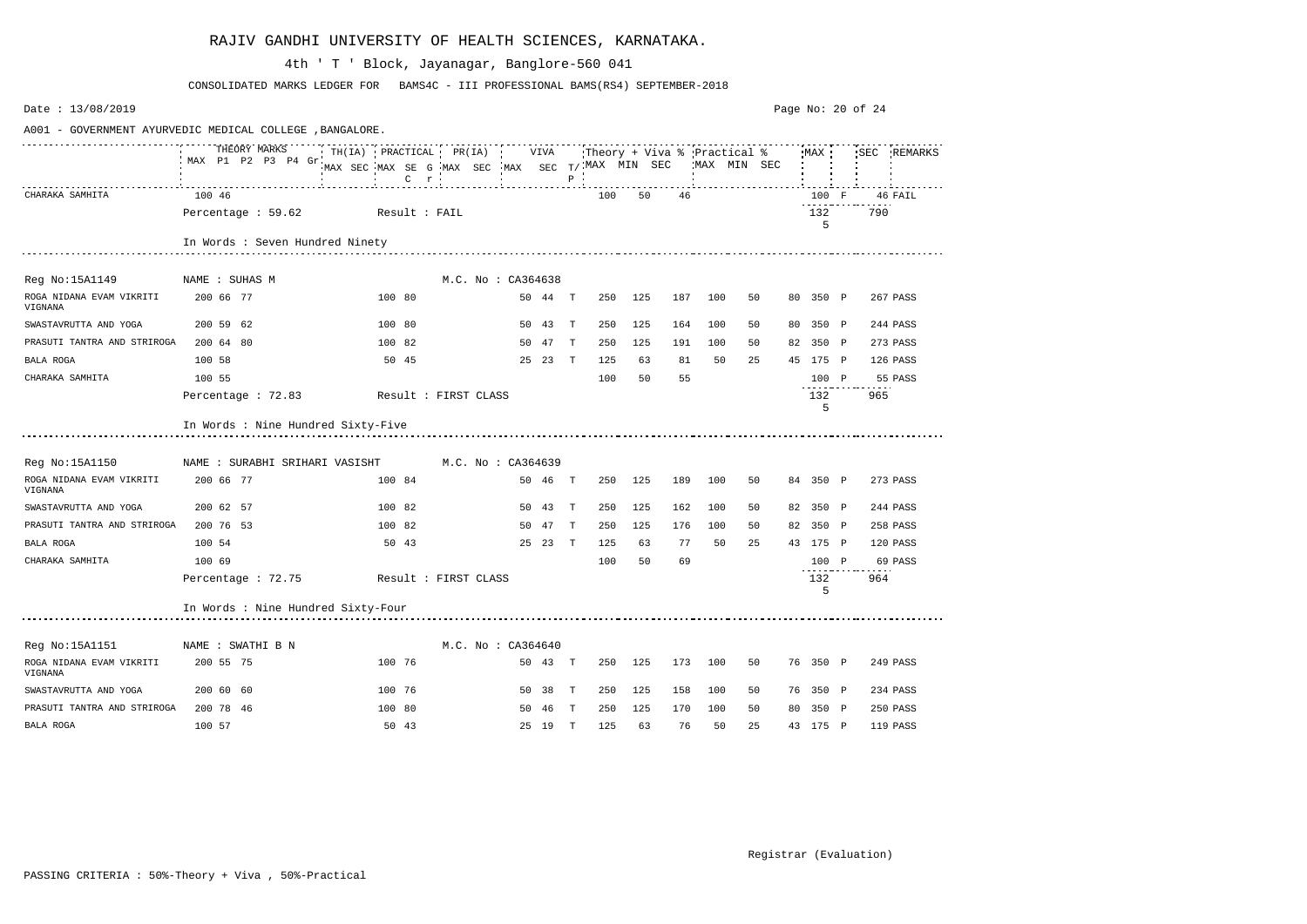| Date: 13/08/2019                                         |                                         |                |                                                                                                                                                                  |  |                    |         |              |     |     |     |     |    | Page No: 21 of 24 |           |     |             |
|----------------------------------------------------------|-----------------------------------------|----------------|------------------------------------------------------------------------------------------------------------------------------------------------------------------|--|--------------------|---------|--------------|-----|-----|-----|-----|----|-------------------|-----------|-----|-------------|
| A001 - GOVERNMENT AYURVEDIC MEDICAL COLLEGE , BANGALORE. |                                         |                |                                                                                                                                                                  |  |                    |         |              |     |     |     |     |    |                   |           |     |             |
|                                                          | THEORY MARKS<br>MAX P1 P2 P3 P4 Gr.     |                | MAX SEC MAX SE G MAX SEC MAX SEC $T/$ MAX MIN SEC WAX MIN SEC<br>$\frac{1}{2}$ $\ldots$ $\frac{1}{2}$ $\ldots$ $\ldots$ $\ldots$ $\ldots$ $\frac{1}{2}$ $\ldots$ |  |                    |         |              |     |     |     |     |    |                   |           |     | SEC REMARKS |
| CHARAKA SAMHITA                                          | 100 64                                  |                |                                                                                                                                                                  |  |                    |         |              | 100 | 50  | 64  |     |    |                   | 100 P     |     | 64 PASS     |
|                                                          | Percentage : 69.13 Result : FIRST CLASS |                |                                                                                                                                                                  |  |                    |         |              |     |     |     |     |    |                   | 132<br>5  | 916 |             |
|                                                          | In Words : Nine Hundred Sixteen         |                |                                                                                                                                                                  |  |                    |         |              |     |     |     |     |    |                   |           |     |             |
| Reg No:15A1152                                           | NAME : SWATHI GOWTHAMI.S.S              |                |                                                                                                                                                                  |  | M.C. No : CA364641 |         |              |     |     |     |     |    |                   |           |     |             |
| ROGA NIDANA EVAM VIKRITI<br>VIGNANA                      | 200 61 66                               |                | 100 72                                                                                                                                                           |  |                    | 50 42 T |              | 250 | 125 | 169 | 100 | 50 |                   | 72 350 P  |     | 241 PASS    |
| SWASTAVRUTTA AND YOGA                                    | 200 52 57                               |                | 100 74                                                                                                                                                           |  |                    | 50 39   | $\mathbb{T}$ | 250 | 125 | 148 | 100 | 50 |                   | 74 350 P  |     | 222 PASS    |
| PRASUTI TANTRA AND STRIROGA                              | 200 66 50                               |                | 100 82                                                                                                                                                           |  |                    | 50 45   | $\mathbf{T}$ | 250 | 125 | 161 | 100 | 50 |                   | 82 350 P  |     | 243 PASS    |
| BALA ROGA                                                | 100 44                                  |                | 50 40                                                                                                                                                            |  |                    | 25 20 T |              | 125 | 63  | 64  | 50  | 25 |                   | 40 175 P  |     | 104 PASS    |
| CHARAKA SAMHITA                                          | 100 61                                  |                |                                                                                                                                                                  |  |                    |         |              | 100 | 50  | 61  |     |    |                   | 100 P     |     | 61 PASS     |
|                                                          | Percentage : 65.74 Result : FIRST CLASS |                |                                                                                                                                                                  |  |                    |         |              |     |     |     |     |    |                   | 132<br>5  | 871 |             |
|                                                          | In Words : Eight Hundred Seventy-One    |                |                                                                                                                                                                  |  |                    |         |              |     |     |     |     |    |                   |           |     |             |
| Reg No:15A1153                                           | NAME : SWATHI M V                       |                |                                                                                                                                                                  |  | M.C. No: CA364642  |         |              |     |     |     |     |    |                   |           |     |             |
| ROGA NIDANA EVAM VIKRITI<br>VIGNANA                      | 200 51 77                               |                | 100 70                                                                                                                                                           |  |                    | 50 42 T |              | 250 | 125 | 170 | 100 | 50 |                   | 70 350 P  |     | 240 PASS    |
| SWASTAVRUTTA AND YOGA                                    | 200 54 65                               |                | 100 85                                                                                                                                                           |  |                    | 50 44   | $\mathbf{T}$ | 250 | 125 | 163 | 100 | 50 |                   | 85 350 P  |     | 248 PASS    |
| PRASUTI TANTRA AND STRIROGA                              | 200 70 62                               |                | 100 70                                                                                                                                                           |  |                    | 50 44   | T            | 250 | 125 | 176 | 100 | 50 |                   | 70 350 P  |     | 246 PASS    |
| BALA ROGA                                                | 100 54                                  |                | 50 40                                                                                                                                                            |  |                    | 25 20 T |              | 125 | 63  | 74  | 50  | 25 |                   | 40 175 P  |     | 114 PASS    |
| CHARAKA SAMHITA                                          | 100 56                                  |                |                                                                                                                                                                  |  |                    |         |              | 100 | 50  | 56  |     |    |                   | 100 P     |     | 56 PASS     |
|                                                          | Percentage $: 68.23$                    |                | Result : FIRST CLASS                                                                                                                                             |  |                    |         |              |     |     |     |     |    |                   | 132<br>-5 | 904 |             |
|                                                          | In Words : Nine Hundred Four            |                |                                                                                                                                                                  |  |                    |         |              |     |     |     |     |    |                   |           |     |             |
| Reg No:15A1154                                           | NAME : TASKEENBANU SHIRAHATTI           |                |                                                                                                                                                                  |  | M.C. No : CA364643 |         |              |     |     |     |     |    |                   |           |     |             |
| ROGA NIDANA EVAM VIKRITI<br>VIGNANA                      | 200 38 57                               |                | 100 77                                                                                                                                                           |  |                    | 50 40 T |              | 250 | 125 | 135 | 100 | 50 |                   | 77 350 P  |     | 212 PASS    |
| SWASTAVRUTTA AND YOGA                                    | 200 47 45                               |                | 100 73                                                                                                                                                           |  |                    | 50 37 T |              | 250 | 125 | 129 | 100 | 50 |                   | 73 350 P  |     | 202 PASS    |
| PRASUTI TANTRA AND STRIROGA                              | 200 54 53                               |                | 100 72                                                                                                                                                           |  |                    | 50 43   | $\mathbf{T}$ | 250 | 125 | 150 | 100 | 50 |                   | 72 350 P  |     | 222 PASS    |
| BALA ROGA                                                | 100 43                                  | $\overline{a}$ | 50 39                                                                                                                                                            |  |                    | 25 18 T |              | 125 | 63  | 63  | 50  | 25 |                   | 39 175 P  |     | 102 PASS    |

CONSOLIDATED MARKS LEDGER FOR BAMS4C - III PROFESSIONAL BAMS(RS4) SEPTEMBER-2018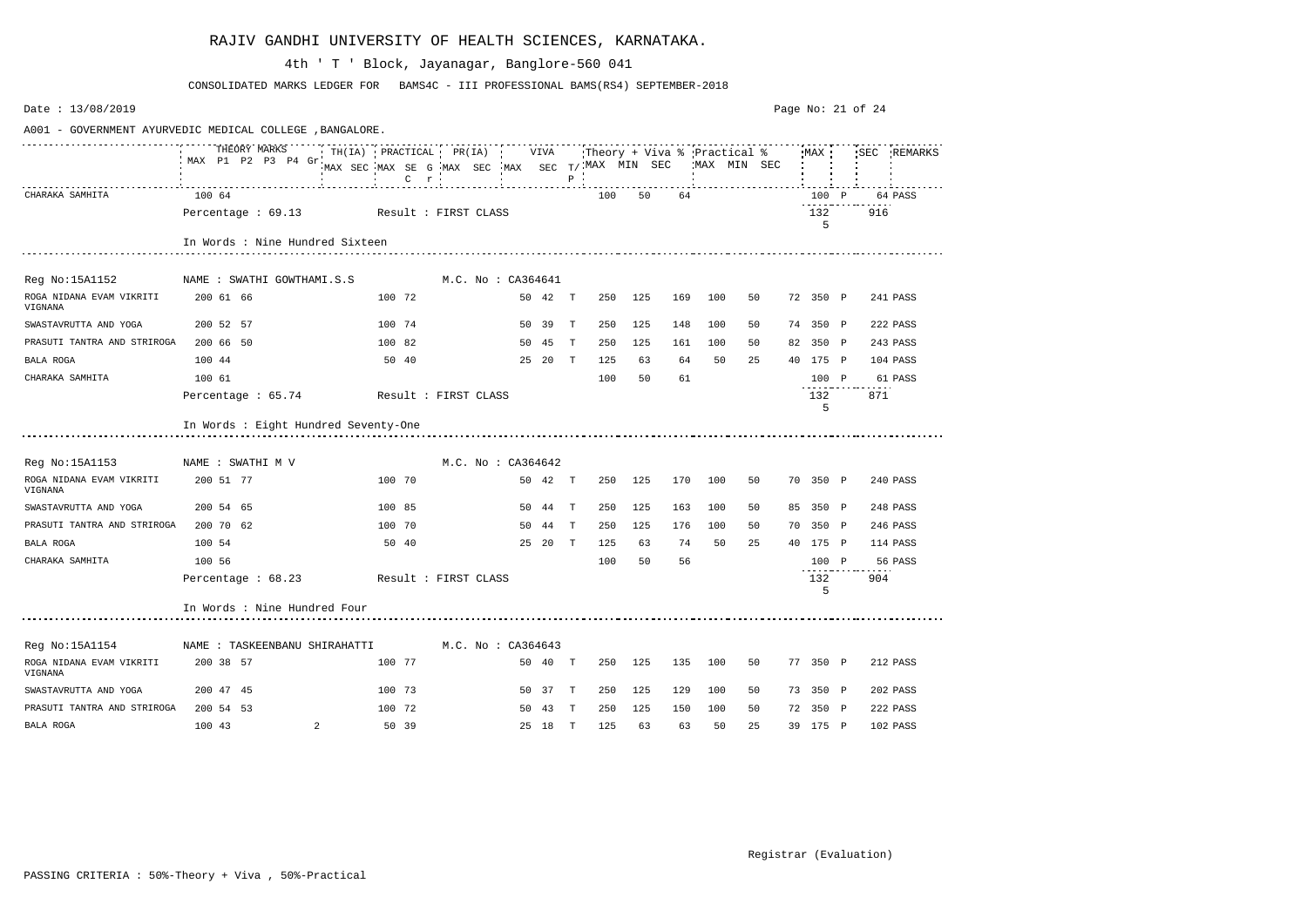| Date: 13/08/2019                                        |                                                                 |                                                            |                    |                               |         |              |     |         |     |                                            |    | Page No: 22 of 24 |          |     |             |
|---------------------------------------------------------|-----------------------------------------------------------------|------------------------------------------------------------|--------------------|-------------------------------|---------|--------------|-----|---------|-----|--------------------------------------------|----|-------------------|----------|-----|-------------|
| A001 - GOVERNMENT AYURVEDIC MEDICAL COLLEGE, BANGALORE. |                                                                 |                                                            |                    |                               |         |              |     |         |     |                                            |    |                   |          |     |             |
|                                                         | THEORY MARKS THITA) PRACTICAL PR(IA) VIVA<br>MAX P1 P2 P3 P4 Gr | MAX SEC MAX SE G MAX SEC MAX SEC T/ MAX MIN SEC<br>$C$ $r$ |                    | $\mathbf{R}$ and $\mathbf{R}$ |         | $\, {\bf P}$ |     |         |     | Theory + Viva % Practical %<br>MAX MIN SEC |    |                   | MAX      |     | SEC REMARKS |
| CHARAKA SAMHITA                                         | 100 51                                                          |                                                            |                    |                               |         |              | 100 | 50      | 51  |                                            |    |                   | 100 P    |     | 51 PASS     |
|                                                         | Percentage : 59.55 Result : SECOND CLASS                        |                                                            |                    |                               |         |              |     |         |     |                                            |    |                   | 132<br>5 | 789 |             |
|                                                         | In Words : Seven Hundred Eighty-Nine                            |                                                            |                    |                               |         |              |     |         |     |                                            |    |                   |          |     |             |
| Reg No:15A1155                                          | NAME : TEJAS BHARADWAJ B A                                      |                                                            | M.C. No : CA364644 |                               |         |              |     |         |     |                                            |    |                   |          |     |             |
| ROGA NIDANA EVAM VIKRITI<br>VIGNANA                     | 200 66 65                                                       | 100 72                                                     |                    |                               | 50 45 T |              | 250 | 125     | 176 | 100                                        | 50 |                   | 72 350 P |     | 248 PASS    |
| SWASTAVRUTTA AND YOGA                                   | 200 79 55                                                       | 100 80                                                     |                    |                               | 50 43 T |              | 250 | 125     | 177 | 100                                        | 50 |                   | 80 350 P |     | 257 PASS    |
| PRASUTI TANTRA AND STRIROGA                             | 200 62 54                                                       | 100 86                                                     |                    |                               | 50 45   | T            | 250 | 125     | 161 | 100                                        | 50 |                   | 86 350 P |     | 247 PASS    |
| BALA ROGA                                               | 100 59                                                          | 50 45                                                      |                    |                               | 25 23 T |              | 125 | 63      | 82  | 50                                         | 25 |                   | 45 175 P |     | 127 PASS    |
| CHARAKA SAMHITA                                         | 100 56                                                          |                                                            |                    |                               |         |              | 100 | 50      | 56  |                                            |    |                   | 100 P    |     | 56 PASS     |
|                                                         | Percentage : 70.57                                              | Result : FIRST CLASS                                       |                    |                               |         |              |     |         |     |                                            |    |                   | 132<br>5 | 935 |             |
|                                                         | In Words : Nine Hundred Thirty-Five                             |                                                            |                    |                               |         |              |     |         |     |                                            |    |                   |          |     |             |
| Reg No:15A1156                                          | NAME : THEJAS.A.L                                               |                                                            |                    | M.C. No: CA364645             |         |              |     |         |     |                                            |    |                   |          |     |             |
| ROGA NIDANA EVAM VIKRITI<br>VIGNANA                     | 200 36 59                                                       | 100 70                                                     |                    |                               | 50 46   | $\mathbf{T}$ | 250 | 125     | 141 | 100                                        | 50 |                   | 70 350 P |     | 211 PASS    |
| SWASTAVRUTTA AND YOGA                                   | 200 42 50                                                       | 100 76                                                     |                    |                               | 50 39   | T            | 250 | 125     | 131 | 100                                        | 50 |                   | 76 350 P |     | 207 PASS    |
| PRASUTI TANTRA AND STRIROGA                             | 200 41 41                                                       | 100 78                                                     |                    |                               | 50 47   | $\mathbf{T}$ | 250 | 125     | 129 | 100                                        | 50 |                   | 78 350 P |     | 207 PASS    |
| BALA ROGA                                               | 100 47                                                          | 50 41                                                      |                    |                               | 25 21 T |              | 125 | 63      | 68  | 50                                         | 25 |                   | 41 175 P |     | 109 PASS    |
| CHARAKA SAMHITA                                         | 100 58                                                          |                                                            |                    |                               |         |              | 100 | 50      | 58  |                                            |    |                   | 100 P    |     | 58 PASS     |
|                                                         | Percentage : 59.77                                              | Result : SECOND CLASS                                      |                    |                               |         |              |     |         |     |                                            |    |                   | 132<br>5 | 792 |             |
|                                                         | In Words : Seven Hundred Ninety-Two                             |                                                            |                    |                               |         |              |     |         |     |                                            |    |                   |          |     |             |
| Reg No:15A1157                                          | NAME : VIDYA S KUKANUR                                          |                                                            |                    | M.C. No: CA364646             |         |              |     |         |     |                                            |    |                   |          |     |             |
| ROGA NIDANA EVAM VIKRITI<br>VIGNANA                     | 200 40 65                                                       | 100 74                                                     |                    |                               | 50 44 T |              |     | 250 125 | 149 | 100                                        | 50 |                   | 74 350 P |     | 223 PASS    |
| SWASTAVRUTTA AND YOGA                                   | 200 48 52                                                       | 100 78                                                     |                    |                               | 50 40 T |              | 250 | 125     | 140 | 100                                        | 50 |                   | 78 350 P |     | 218 PASS    |
| PRASUTI TANTRA AND STRIROGA                             | 200 64 59                                                       | 100 82                                                     |                    |                               | 50 47 T |              | 250 | 125     | 170 | 100                                        | 50 |                   | 82 350 P |     | 252 PASS    |
| BALA ROGA                                               | 100 67                                                          | 50 45                                                      |                    |                               | 25 22 T |              | 125 | 63      | 89  | 50                                         | 25 |                   | 45 175 P |     | 134 PASS    |

CONSOLIDATED MARKS LEDGER FOR BAMS4C - III PROFESSIONAL BAMS(RS4) SEPTEMBER-2018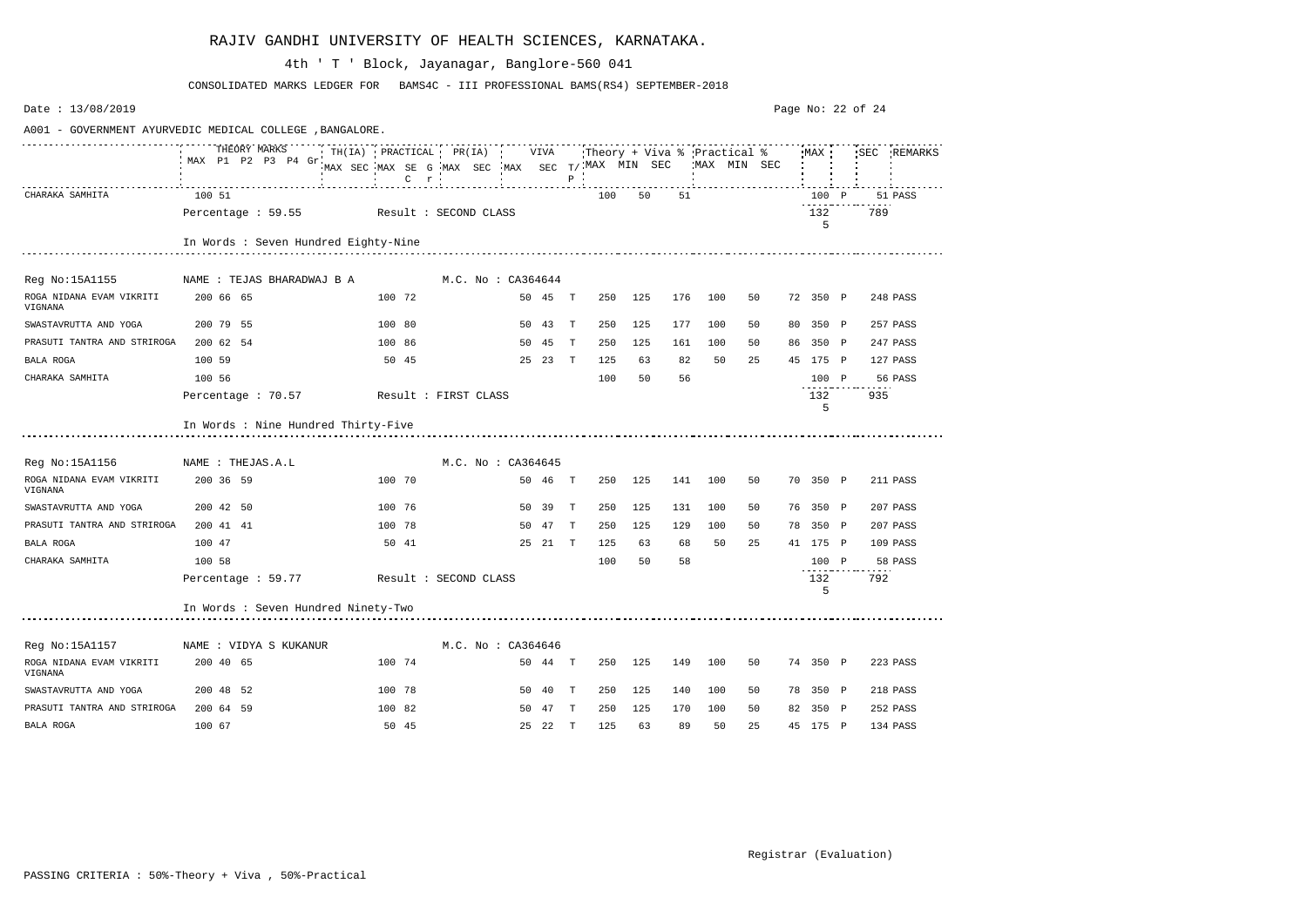| Date: $13/08/2019$                                       |                                                                                                       |                       |                                                                      |  |                    |         |              |     |         |     |     |              |          | Page No: 23 of 24 |             |
|----------------------------------------------------------|-------------------------------------------------------------------------------------------------------|-----------------------|----------------------------------------------------------------------|--|--------------------|---------|--------------|-----|---------|-----|-----|--------------|----------|-------------------|-------------|
| A001 - GOVERNMENT AYURVEDIC MEDICAL COLLEGE , BANGALORE. |                                                                                                       |                       |                                                                      |  |                    |         |              |     |         |     |     |              |          |                   |             |
|                                                          | THEORY MARKS THILLA) PRACTICAL PR(IA) VIVA Theory + Viva % Practical % MAX SEC<br>MAX P1 P2 P3 P4 Gr. |                       | MAX SEC MAX SE G MAX SEC MAX SEC $T/$ MAX MIN SEC<br>$C$ $r$ $\cdot$ |  |                    |         | $P$ $\vdots$ |     |         |     |     | 'MAX MIN SEC |          |                   | SEC REMARKS |
| CHARAKA SAMHITA                                          | 100 55                                                                                                |                       |                                                                      |  |                    |         |              | 100 | 50      | 55  |     |              | 100 P    |                   | 55 PASS     |
|                                                          | Percentage: 66.57 Result: FIRST CLASS                                                                 |                       |                                                                      |  |                    |         |              |     |         |     |     |              | 132<br>5 | 882               |             |
|                                                          | In Words : Eight Hundred Eighty-Two                                                                   |                       |                                                                      |  |                    |         |              |     |         |     |     |              |          |                   |             |
| Reg No:15A1158                                           | NAME : VINOD H R                                                                                      |                       |                                                                      |  | M.C. No : CA364647 |         |              |     |         |     |     |              |          |                   |             |
| ROGA NIDANA EVAM VIKRITI<br>VIGNANA                      | 200 47 66                                                                                             |                       | 100 70                                                               |  |                    | 50 45 T |              | 250 | 125     | 158 | 100 | 50           | 70 350 P |                   | 228 PASS    |
| SWASTAVRUTTA AND YOGA                                    | 200 53 54                                                                                             |                       | 100 79                                                               |  |                    | 50 41 T |              | 250 | 125     | 148 | 100 | 50           | 79 350 P |                   | 227 PASS    |
| PRASUTI TANTRA AND STRIROGA                              | 200 67 54                                                                                             |                       | 100 80                                                               |  |                    | 50 45   | $\mathbb{T}$ | 250 | 125     | 166 | 100 | 50           | 80 350 P |                   | 246 PASS    |
| BALA ROGA                                                | 100 42                                                                                                |                       | 50 42                                                                |  |                    | 25 20 T |              | 125 | 63      | 63  | 50  | 25           | 42 175 P |                   | 105 PASS    |
| CHARAKA SAMHITA                                          | 100 50                                                                                                |                       |                                                                      |  |                    |         |              | 100 | 50      | 50  |     |              | 100 P    |                   | 50 PASS     |
|                                                          | Percentage : 64.60                                                                                    | Result : SECOND CLASS |                                                                      |  |                    |         |              |     |         |     |     |              | 132<br>5 | 856               |             |
|                                                          | In Words : Eight Hundred Fifty-Six                                                                    |                       |                                                                      |  |                    |         |              |     |         |     |     |              |          |                   |             |
| Reg No:15A1159                                           | NAME : ROOPALI R SHINDHE                                                                              |                       |                                                                      |  | M.C. No: CA364648  |         |              |     |         |     |     |              |          |                   |             |
| ROGA NIDANA EVAM VIKRITI<br>VIGNANA                      | 200 61 48                                                                                             |                       | 100 85                                                               |  |                    | 50 46 T |              |     | 250 125 | 155 | 100 | 50           | 85 350 P |                   | 240 PASS    |
| SWASTAVRUTTA AND YOGA                                    | 200 59 51                                                                                             |                       | 100 80                                                               |  |                    | 50 40   | T            | 250 | 125     | 150 | 100 | 50           | 80 350 P |                   | 230 PASS    |
| PRASUTI TANTRA AND STRIROGA                              | 200 54 45                                                                                             |                       | 100 84                                                               |  |                    | 50 46   | T            | 250 | 125     | 145 | 100 | 50           | 84 350 P |                   | 229 PASS    |
| BALA ROGA                                                | 100 59                                                                                                |                       | 50 41                                                                |  |                    | 25 20 T |              | 125 | 63      | 79  | 50  | 25           | 41 175 P |                   | 120 PASS    |
| CHARAKA SAMHITA                                          | 100 62                                                                                                |                       |                                                                      |  |                    |         |              | 100 | 50      | 62  |     |              | 100 P    |                   | 62 PASS     |
|                                                          | Percentage : 66.49                                                                                    | Result : FIRST CLASS  |                                                                      |  |                    |         |              |     |         |     |     |              | 132<br>5 | 881               |             |
|                                                          | In Words : Eight Hundred Eighty-One                                                                   |                       |                                                                      |  |                    |         |              |     |         |     |     |              |          |                   |             |
| Reg No:15A1406                                           | NAME : DIVYA T                                                                                        |                       |                                                                      |  | M.C. No : CA436966 |         |              |     |         |     |     |              |          |                   |             |
| ROGA NIDANA EVAM VIKRITI<br>VIGNANA                      | 200 48 54                                                                                             |                       | 100 80                                                               |  |                    | 50 44 T |              | 250 | 125     | 146 | 100 | 50           | 80 350 P |                   | 226 PASS    |
| SWASTAVRUTTA AND YOGA                                    | 200 47 51                                                                                             |                       | 100 82                                                               |  |                    | 50 44 T |              | 250 | 125     | 142 | 100 | 50           | 82 350 P |                   | 224 PASS    |
| PRASUTI TANTRA AND STRIROGA                              | 200 54 54                                                                                             |                       | 100 85                                                               |  |                    | 50 47 T |              | 250 | 125     | 155 | 100 | 50           | 85 350 P |                   | 240 PASS    |
| BALA ROGA                                                | 100 49                                                                                                |                       | 50 43                                                                |  |                    | 25 22 T |              | 125 | 63      | 71  | 50  | 25           | 43 175 P |                   | 114 PASS    |

CONSOLIDATED MARKS LEDGER FOR BAMS4C - III PROFESSIONAL BAMS(RS4) SEPTEMBER-2018